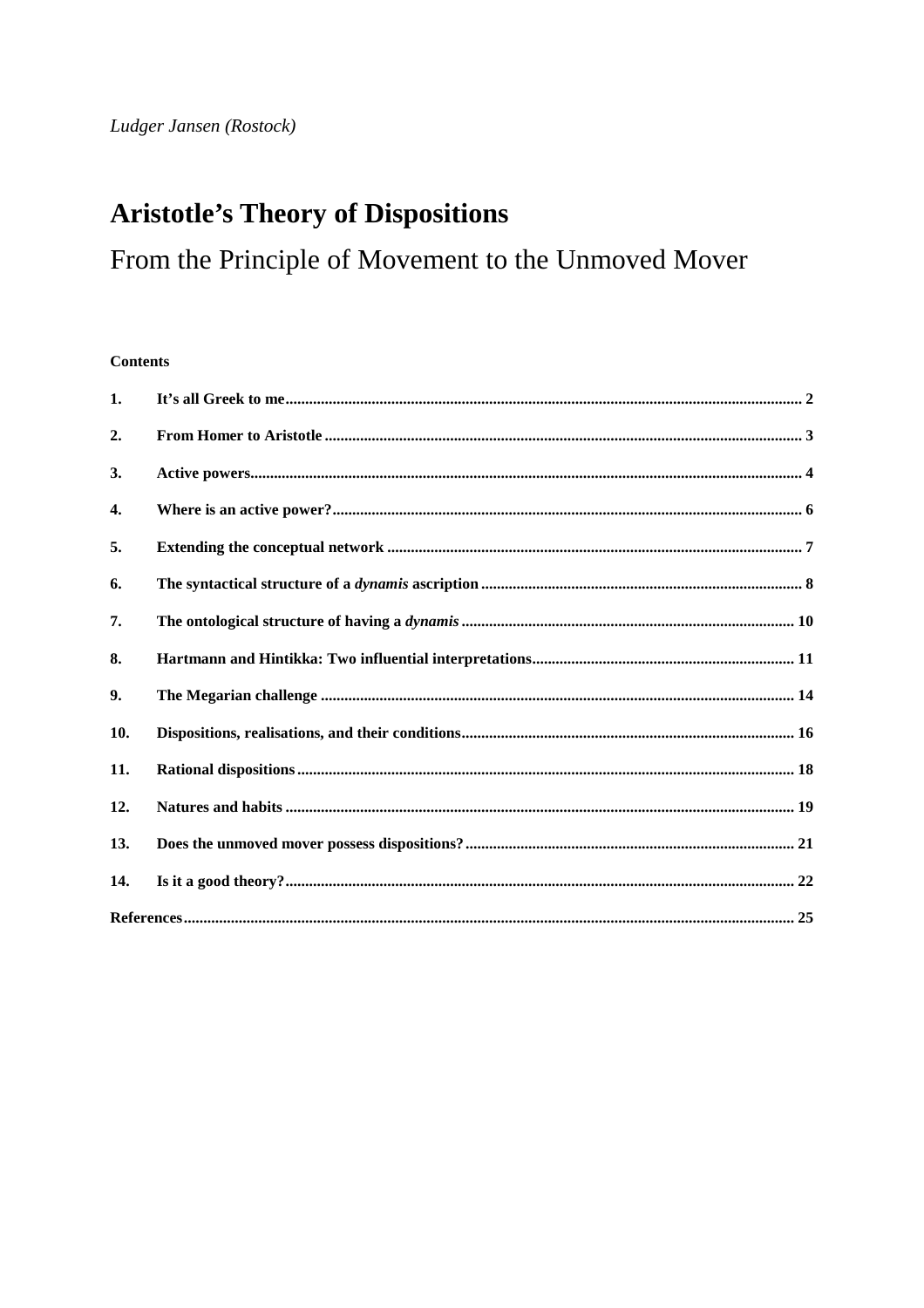It could well be argued that no one influenced and shaped our thinking about dispositions and causal properties more than Aristotle. What he wrote about power (*dynamis*), nature (*physis*) and habit (*hexis*) has been read, systematised and criticised again and again during the history of philosophy. In what follows I will sketch his thoughts about dispositions and argue that it can still be regarded as a good theory.<sup>1</sup>

## **1. It's all Greek to me**

If asked to give an account of the thoughts of some Ancient thinker about some modern concept, the first problem is: Which is the word I have to browse for in the index? The origin of the problems connected to contemporary theories of dispositions – be it of dispositional predicates or of dispositional properties – dates back to the heyday of logical empiricism. The problem of disposition arose from the quest for an intimate bound between experimental observations and the explanatory theoretical language. This is very much a project of the twentieth century and it is thus no trivial matter that any Ancient thinker had any thoughts about this at all.

Now it may give us some hope that the word "disposition" itself has a Latin origin in the word *dispositio* that, in turn has a Greek equivalent, *diathesis*. But taken in this way, "disposition" means something like "orderly arrangement", be it of things, of speeches, or of soldiers in an attacking army. Aristotle, of course, has a theory about the correct arrangements of the parts of a speech or of a drama, and for this we have to consult his writings on rhetoric and poetics. But this is not at all at stake when we are asked for Aristotle's theory of dispositions. In this question, "disposition" means rather something like "causal power". Of course, there is ample material on causal power in the writings of Aristotle, but this material is connected to words like *dynamis* ("capacity"), *physis* ("nature"), or *hexis* ("habit"). In fact, much of the theorising about causal powers routes back, one way or other, to Aristotle's thoughts about *dynamis*, *physis*, and *hexis*. In my discussion, I will start with presenting what

<sup>&</sup>lt;sup>1</sup> This article is a précis of my book on Aristotle's theory of dispositions (Jansen 2002).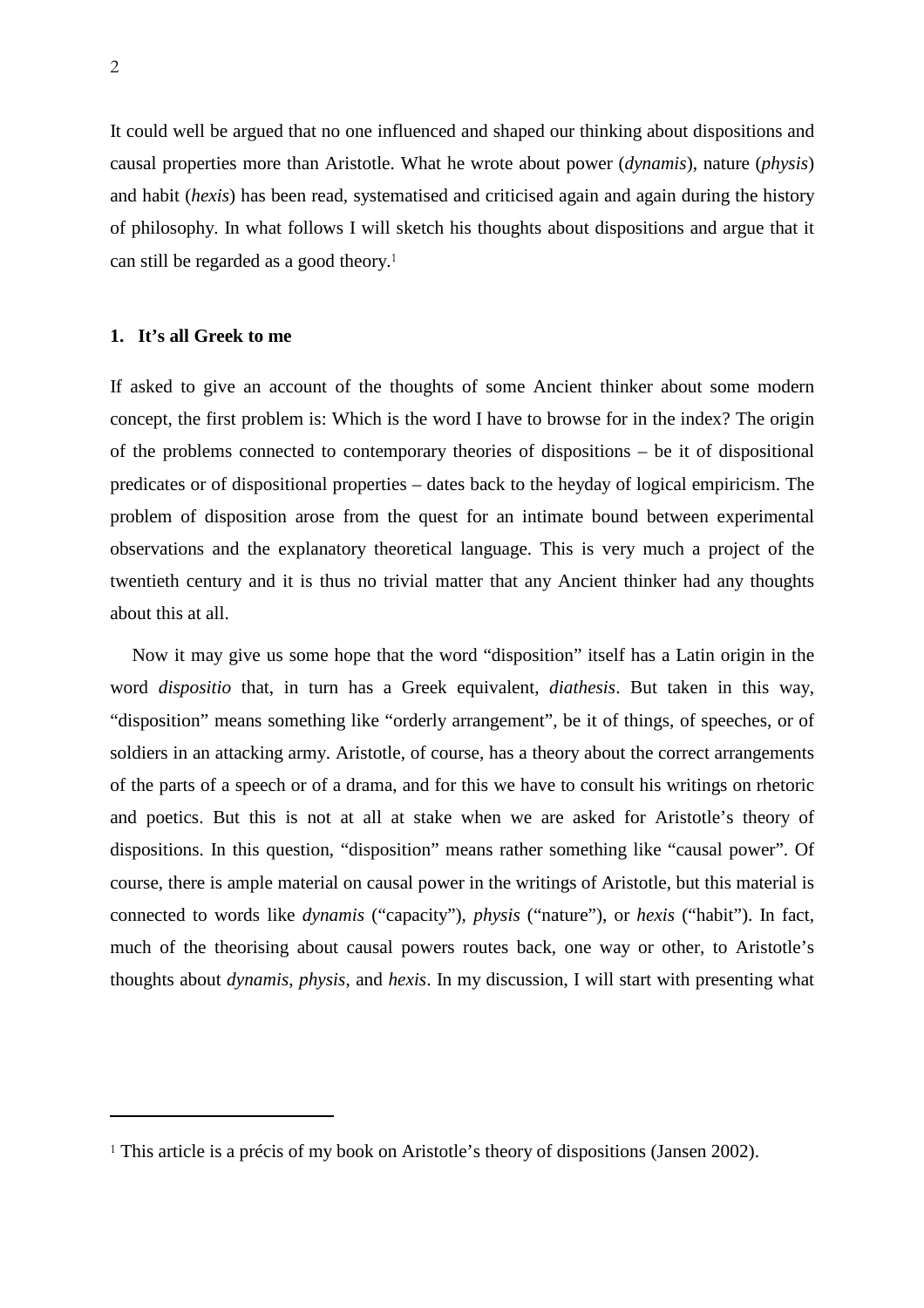Aristotle says about *dynameis* and will later contrast with this his statements about *physis* and *hexis*. 2

## **2. From Homer to Aristotle**

 $\overline{a}$ 

When expounding his theory of causal powers, the key word for Aristotle is *dynamis*. In Aristotle's time, this word was in common usage, and it can already be found in Homer. Here are four quotes featuring this word:<sup>3</sup>

[Odysseus:] but bring ye healing, my friends, for with you is the *dynamis*. (*Odyssey* X 69; tr. Murray)

[Telemachos to Nestor:] O that the gods would clothe me with such *dynamis*, that I might take vengeance on the wooers for their grievous sin (*Odyssey* III 205 sq.)

[Alexandros to Hector:] we will follow with thee eagerly, nor, methinks, shall we be anywise wanting in valour, so far as we have *dynamis* (*Ilias* XIII 785 sqq.)

[Achilles to Apollo:] Verily I would avenge me on thee, had I but the *dynamis.* (*Ilias* XXII 20)

In Homer, the *dynamis* is something with or within a man, that allows him to fulfil a certain task or to defeat his enemy, and sometimes the *dynamis* is thought to be given by a God. Later, the word is to acquire a wide field of possible meanings. It can even mean the riches of a wealthy man (cf. Plato, *Republic* 423a: *chrêmata te kai dynameis*) or the army of a kingdom (cf. Plato, *Menexenos* 240d: *hê Persôn dynamis*, the army of the Persians), and even the

<sup>2</sup> That Aristotle's theory of *dynamis* is a theory of dispositional properties has also be seen (among others) by Liske 1996 and Wolf 1979, who (though under the name of "possibility") discusses both Aristotle's theory and modern theories of dispositions in her book.

<sup>3</sup> There are six more occurrences of the word in Homer: *Ilias* VIII 294, XIII 786 and *Odyssey* II 62, XX 237, XXI 202 and XXIII 128. Though the noun is quite rare, there are in all about 140 occurrences of words (including verbs and adjectives) containing the root *dyna-*. It would be worth to check our findings against this much broader basis.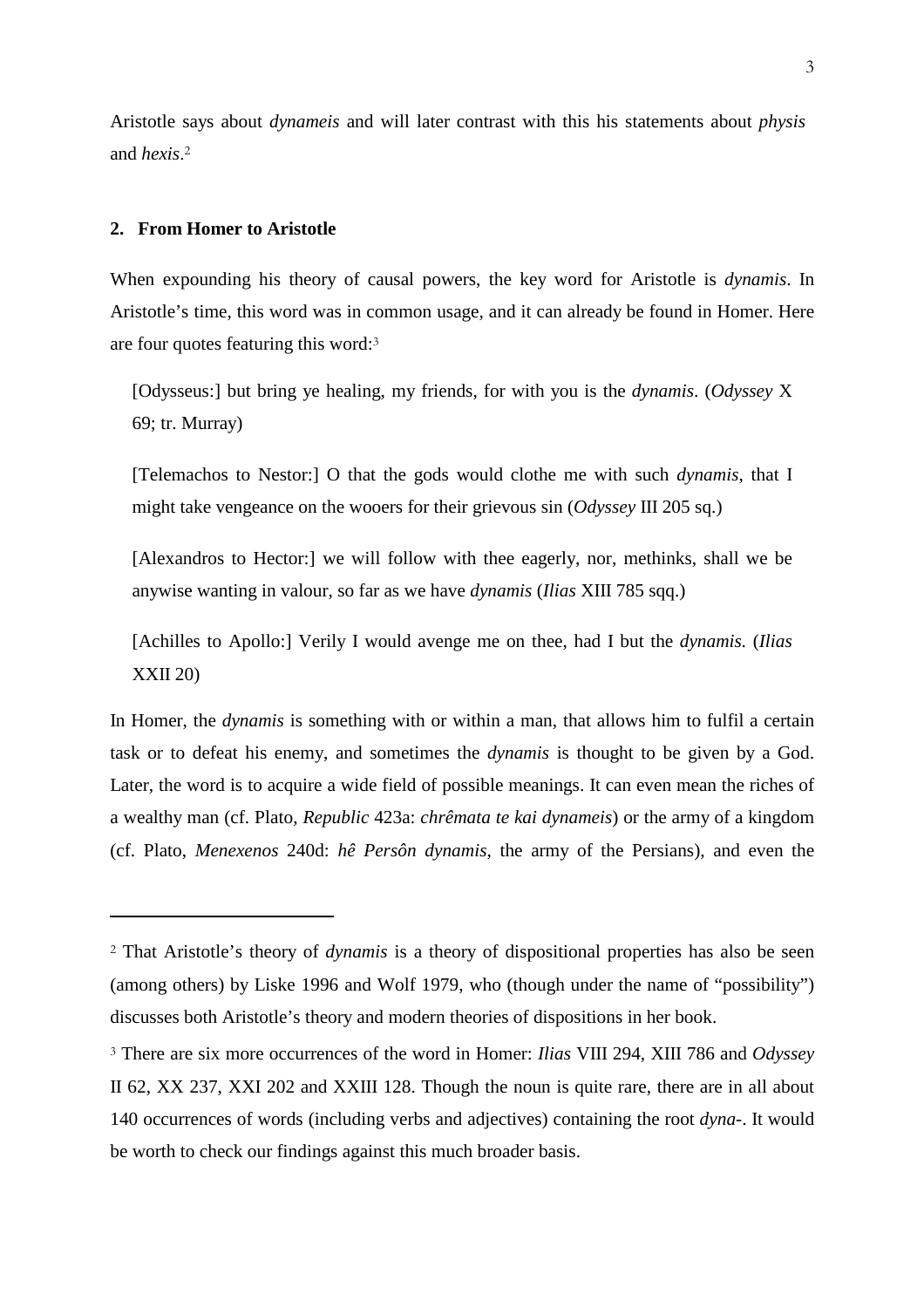phonetic quality of a letter (cf. Plato, *Cratylus* 412c: *tên tou kappa dynamin*) or the meaning of letters and syllables (cf. Plato, *Hippias maior* 285d).<sup>4</sup>

From the sixth century BC onwards, we find the word *dynamis* in philosophical and medical contexts.<sup>5</sup> For example, Alcmaeon of Croton (ca. 570-500) uses the term to define health (*hygieia*) as the balance of powerful things (*isonomia tôn dynameis*), which means the equal presence "of moist and of dry, of cold and of hot, of bitter and of sweet" (DK 24 B 4). Here it is not clear whether Alcmaeon uses *dynamis* to denote an abstract power or the powerful thing itself, i.e. whether dryness or the dry is the *dynamis*. In a quotation from Democritus (ca. 460-370), it is clear that the *dynamis* to be healthy is not some concrete thing but some property that resides in the human body (DK 68 B 234) – which is the reason why people should rather care for their health by adjusting their diet than pray that health may be given to them by the gods. This ambiguity may be reflected in Anaximenes (ca. 580-520) remark that neither the hot nor the cold are substances, but properties of an underlying matter (DK 13 B 1 = KRS 143: *pathê koina tês hylês epigignomena tais metabolais*). For Anaximenes, powers "interpenetrate the elements or bodies" that are their bearers (DK 13 A 10 = KRS 145: *tas endiêkousas tois stoicheiois ê tois sômasi dynameis*).<sup>6</sup>

## **3. Active powers**

 $\overline{a}$ 

Thus, when Aristotle started to think about dispositions, there was already ample material he could draw on. There was the usage in language at least since Homeric times, and the word had already entered medical thinking and natural philosophy – and there were also some

<sup>4</sup> All occurrences of *dynamis* in Plato (and many in earlier authors) are collected and discussed in Souilhé 1919.

<sup>5</sup> For a survey of *dynamis* in the Hippocratic texts cf. Plamböck 1964.

<sup>6</sup> There is also a special use of *dynamis* and *dynaton* in geometry, which Aristotle explicitly mentions as a metaphorical use of the term (*Metaphysics* V 12, 1019b 33-34; IX 1 1046a 6-9). On this cf. Jansen 2002, 58-63 with further references.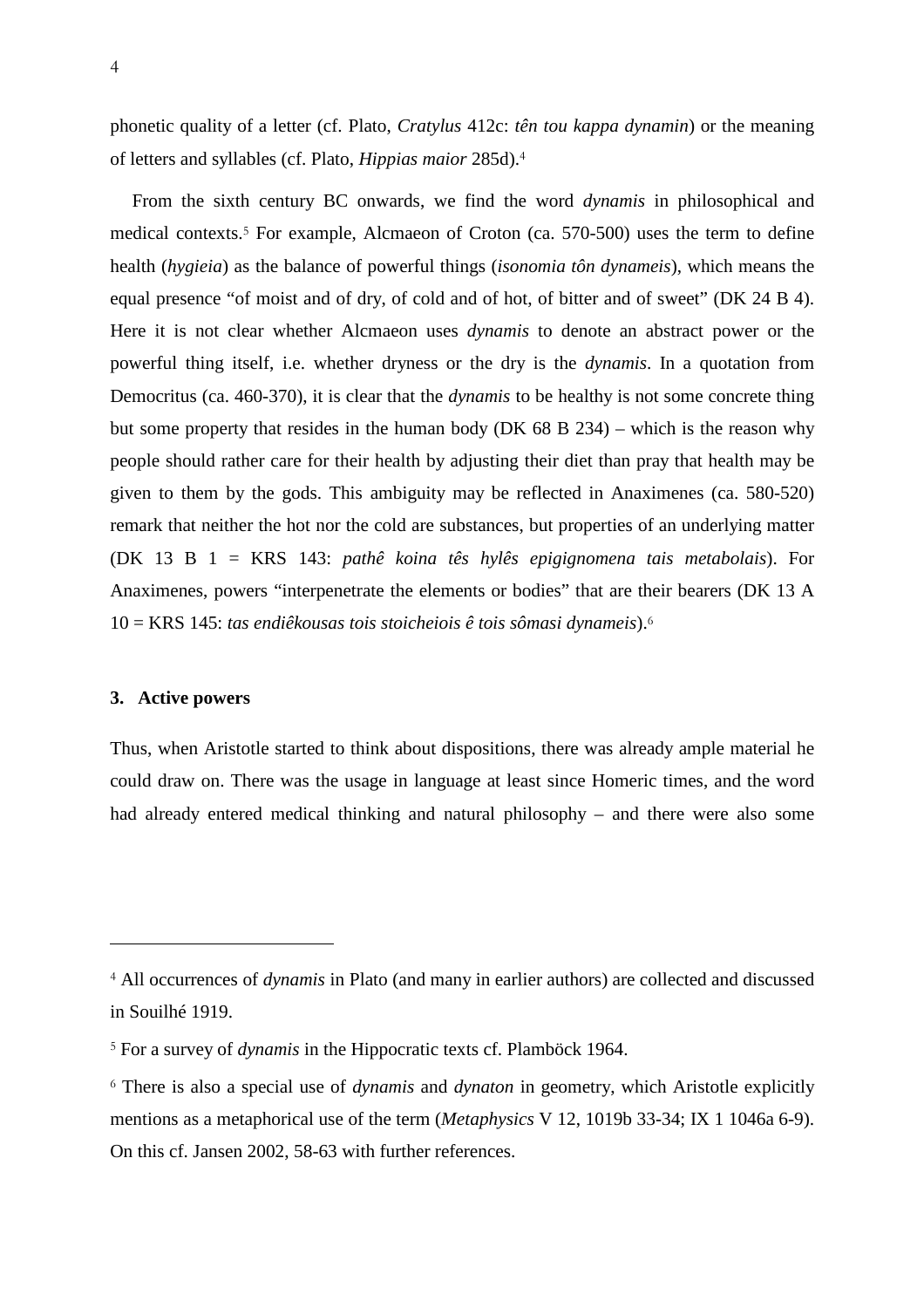beginnings of thinking about *dynamis*, though the first coherent treatise on *dynamis* that we know is the one by Aristotle, i.e. the ninth book of his *Metaphysics*. 7

Considering the by then quite respectable history of the word, it does not come as a surprise that, in his well-known manner, Aristotle treats *dynamis* as a word with many different meanings, as a *polachôs legomenon*, as something that is spoken of in many ways. Though there are many meanings of the word *dynamis*, Aristotle thinks that nearly all of these different meanings are related to one another, that they make up a sophistically knit web of meanings. In the centre of this web there is a meaning quite close to the Homeric use of the term: It is *dynamis* as an active power. For *dynamis* used in this way, Aristotle gives the following definition:

"*Dynami*s means a source (*archê*) of movement (*kinêsis*) or change (*metabolê*), which is in something else or in itself as something else." (*Metaphysics* V 12)

The words featuring in this definition are all widely used Greek words, but in Aristotle's language they function as technical terms that are in want of an explanation. Thus I will, in turn, explain what Aristotle means by the terms "principle", "change" and "movement", and what he wants to express by the strange phrase "in something else or in itself as something else".

To begin with, a principle (an *archê*) is defined by Aristotle as "a first thing [...] from which movement and change take their inception" (*Metaphysics* V 1, 1013a18). In this vein he calls father and mother the principles of the child, because the coming to be of a child takes its start with an interaction between father and mother. "Change and movement" (*kinesis* and *metabolê*) are probably mentioned as a pair in the definition in order to indicate that an active power can be related to any of the different kinds of changes that Aristotle distinguishes at other places (notably at *Categories* 14, *Physics* V 2 and VII 2). According to Aristotle, changes pair off in two main kinds. The first is substantial change, which can be a coming-to-

<sup>7</sup> Smeets 1952 carves up *Metaphysics* IX 1-9 in many different passages of different hands, distinguishing bits written by Aristotle at different times in his life, his students or even later Aristotelians. Without doubt the text has its history and developed over same time. However, I show in Jansen 2002 that such a dissection of the text is not necessary and that, on the contrary, the whole text can be read as contributing to a single theory.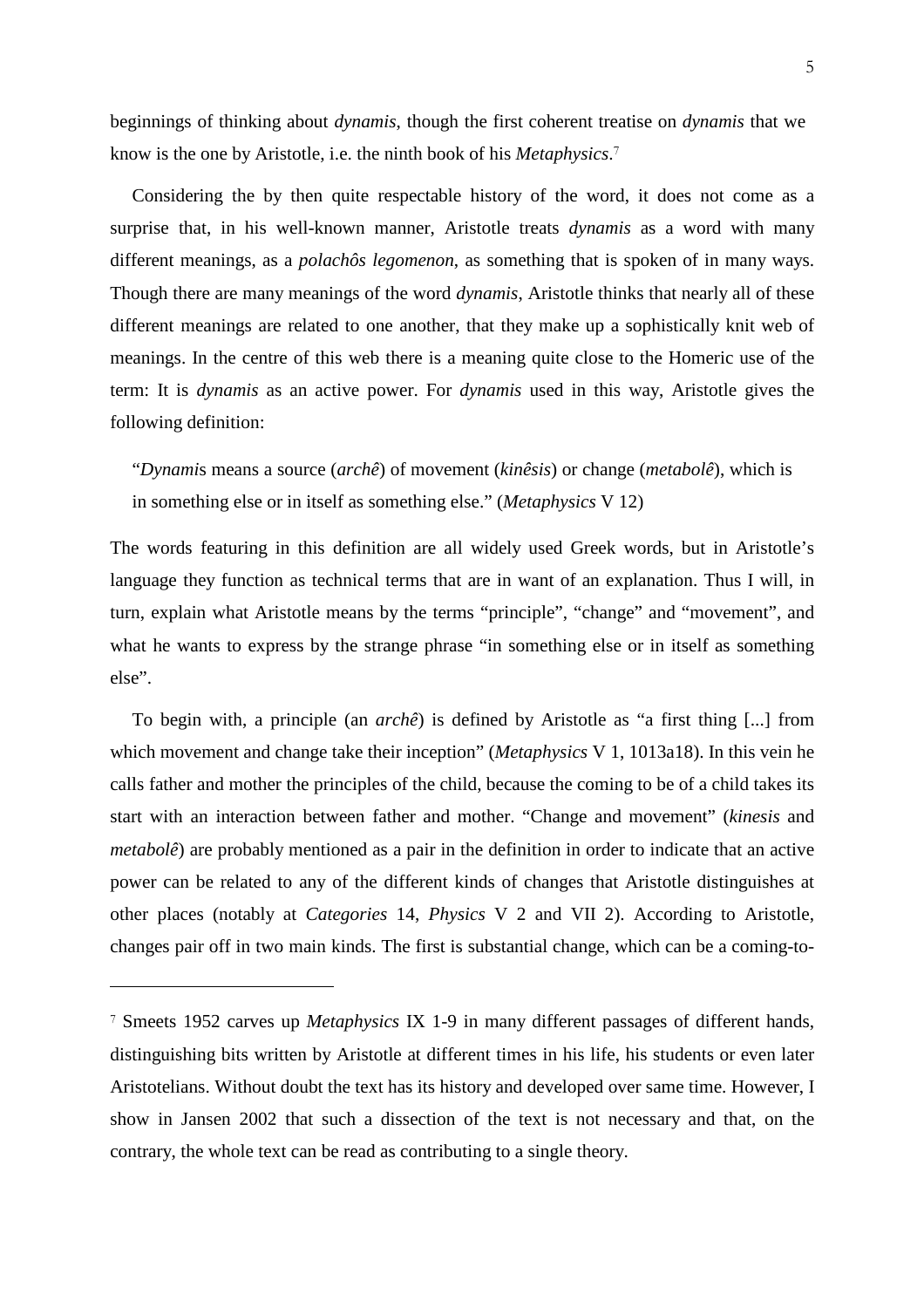be or a passing-away of a substance, which is an entity that exists on its own, like a man, a dog or a tree. Thus birth is the beginning of a man's existence and death the end of his existence; both are substantial changes. The other kind is the change of some accident, which can be further differentiated according to the category the changing accident belongs to. Aristotle acknowledges that there are three accidental categories with irreducible changes: quality, quantity and place. A change in quantity can either be growth or diminution.

#### **4. Where is an active power?**

The strange phrase "in something else or in itself as something else" is still in want of explanation. I will follow Aristotle's own strategy and explain its meaning through the discussion of two examples. The examples I will discuss are, in turn, architecture and medicine, i.e. the art of building and the art of healing.

Now, *where* is the art of building? It is not in the house to be built, because this does not yet exist and non-existing things cannot be bearers of any properties. Nor is it in the building material: logs and stones know no art. It is, of course, in the builder (*Metaphysics* V 12, 1019a 16f): He has the active disposition to bring about a change "in something else", i.e. in the building material, from being mere logs and stones to being a new house. Thus the point of the first part of our strange phrase ("in something else") is that an active power causes changes in something that is distinct from the thing that is the bearer of that power.

The other part of Aristotle's strange phrase can be illuminated by the second example, the art of healing. Where is the art of healing? It is, obviously, in the practitioner, for example in Hippocrates. But what happens if Hippocrates becomes ill himself? In many cases, Hippocrates will be able to heal himself. It is the same ability that allows healing the flu of other people and one's own – there is no necessity for Hippocrates to learn something new. But when he does indeed heal himself, Hippocrates is at the same time the bearer of the art of healing and the object undergoing the change of becoming healthy. This fact notwithstanding, Aristotle wants to classify the art of healing as an active power. For it is true that Hippocrates does not heal someone else, but, or so Aristotle would say, he heals himself "as another". What he means by this becomes clear in Aristotle's explanation of the difference between accidental and non-accidental happenings:

[...] it may happen that someone becomes his own cause *(aitia)* of health, if he is a healer; but he has the art of healing not insofar as he is being healed, but it just happens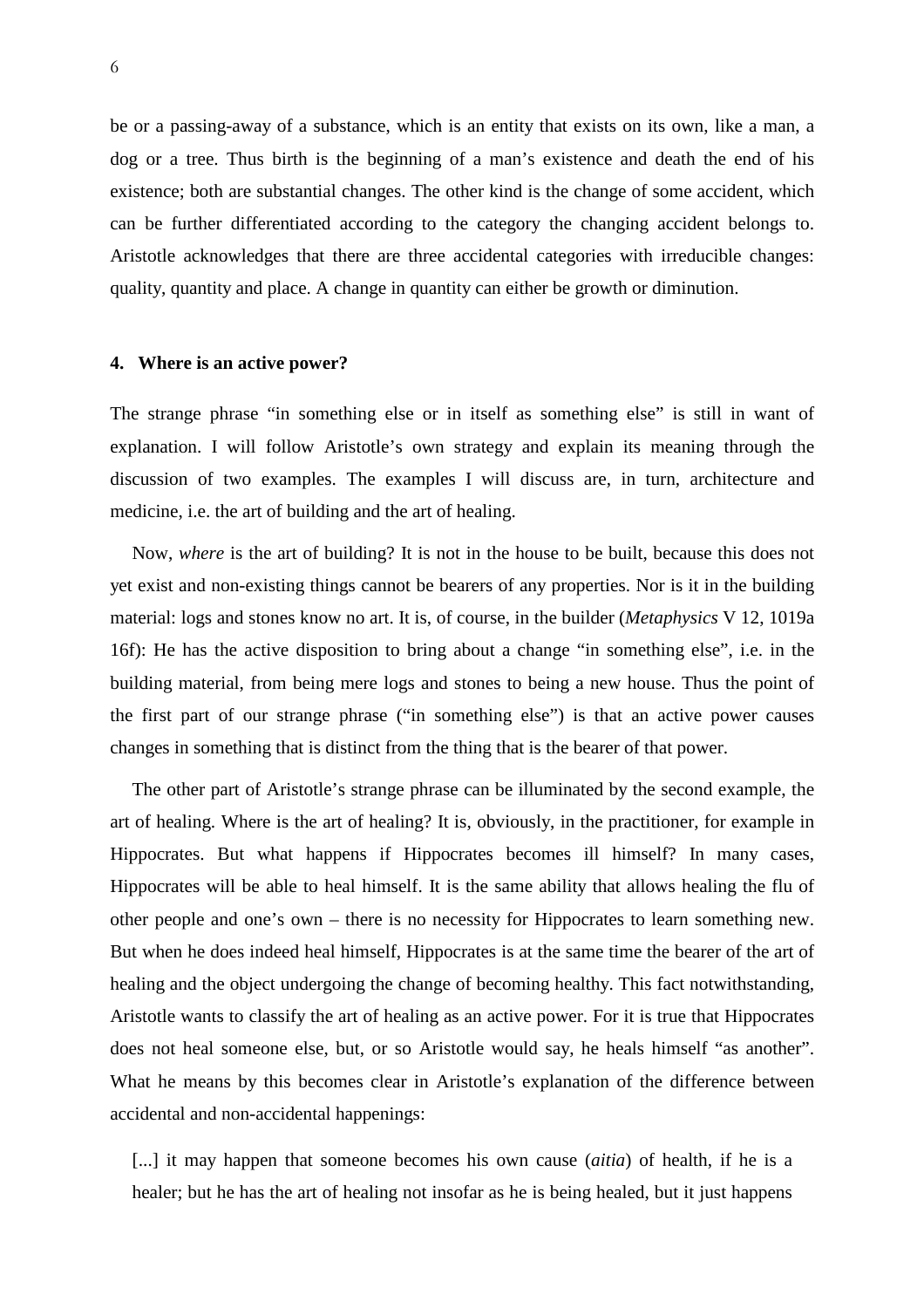(*symbebêken*), that the same person is a healer and is being healed. Therefore, [being a healer and being healed] are at times separated from each other. (Physics II 1, 192b 23-27)

Hippocrates' ability to heal is independent from his being able to become healthy: His ability to heal is due to his study of medicine, his ability to become healthy is due to his being a human with a certain bodily constitution. There is no intimate connection between these two properties of Hippocrates – he can have the one without the other. Thus it is only by accident that Hippocrates can heal himself, and this is Aristotle's rationale for saying that a practitioner may be able to heal himself, but if he does so, he heals himself *as another*, i.e. not as a practitioner, but as a human being with a certain bodily constitution. Thus even in this case the art of healing is within the healed, but not as healed (*Metaphysics* V 12, 1019a 18).

## **5. Extending the conceptual network**

According to Aristotle, the word *dynamis* has many meanings. Most of them, or so Aristotle says, are systematically connected with one another, and active powers are the core of this conceptual network. Intimately connected with them are passive dispositions. To have a passive disposition allows the bearer of this disposition to undergo a change. Thus, a passive disposition is a principle of a change in the bearer of the disposition itself, caused by something else or by itself as something else. For every active power to be realised there needs to be a matching passive disposition.

Next come qualified dispositions, which are principles to do something well or after a decision to do so, as opposed to do something somehow or by accident. Aristotle illustrates this by contrasting a drunkard's ability to walk with the ability to walk of a sober person. It should be clear that both can walk somehow, while only the sober person can walk well, i.e. without staggering and without pausing.

Moreover, Aristotle mentions resistance dispositions, which allow their bearers to resist changes and stay unchanged. If, e.g., a rod is flexible, it can resist breaking when being bent. Thus, a resistance disposition is a principle for not being changed by something else.

All of these different *dynameis* are ultimately related to an active power: Having a passive disposition means to have the disposition to be changed by something with a matching active power, having a resistance disposition means to have the disposition not to be changed by something with a matching active power, and having a qualified disposition means to have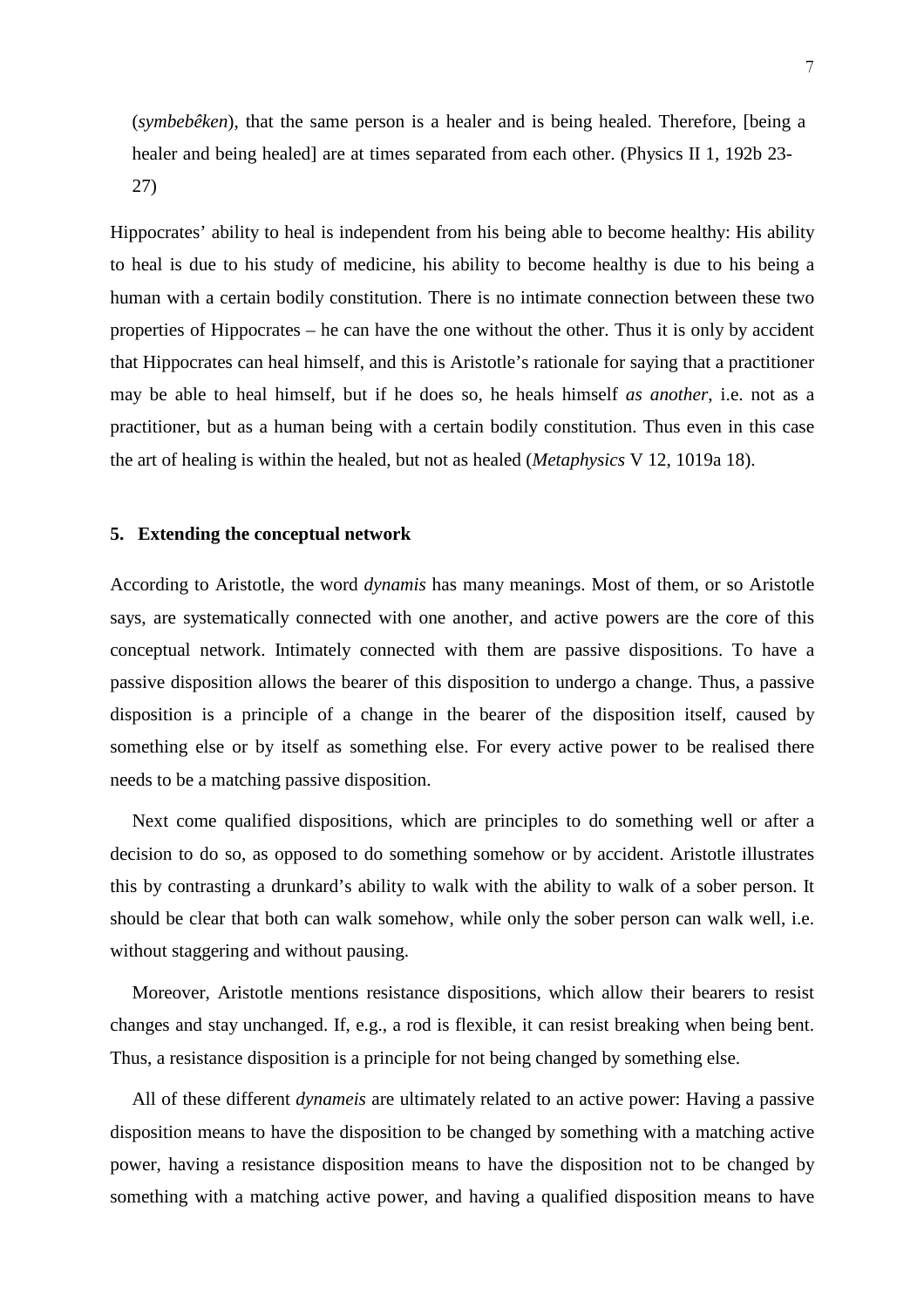any disposition in a qualified way, where this disposition is itself an active power or, again, related to an active power. This is why Aristotle says that active power is the core concept of *dynamis*, its *kyrios horos* (*Metaphysics* V 12, 1020a4).

So far, the different varieties of *dynamis* are tied together by a so called *pros hen* relation: they all share an (implicit) reference to one and the same core concept of active power. In extending the conceptual network of *dynamis*, Aristotle does not rest with this, but uses his second tool to extend conceptual networks: analogy. By this, he introduces a second family of *dynameis* or dispositions, which no longer are dispositions for change, but dispositions for being something:

Our meaning [...] is as that which is building is to that which is capable of building, and the waking to the sleeping, and that which is seeing to that which has its eyes shut but has sight, and that which has been shaped out of the matter to the matter, and that which has been wrought up to the un-wrought. [...] some [of these] are as movement to *dynamis*, and the others as substance to some sort of matter. (*Metaphysics* IX 6, 1048a35-b9; tr. Ross)

This second family is introduced by a set of examples, and the reader is invited to recognise the similarity between these examples by considering together analogous cases (*tô analogon synhoran*, 1048a 37). Those cases that are "as substances to some sort of matter" are said to stand in an analogy to those cases that are "as movement to *dynamis*": Aristotle's claim is that, in a way, a substance relates to its matter like a change relates to the respective *dynamis*. Here we see that Aristotle's theory of dispositions becomes relevant for the very heart of his ontology, the hylomorphic composition out of substances from form and matter.

## **6. The syntactical structure of a** *dynamis* **ascription**

It is revealing to have a closer look at the Greek phrases that Aristotle uses to ascribe dispositions or *dynameis*. 8 He can, of course, simple say that something has a *dynamis* for something (*echei tên dynamin tou* …), but he can also use the verb *dynasthai* and use either a finite form of this verb like *dynatai* or the participle *dynameon.* Or he can thus use the

<sup>8</sup> For textual references cf. Jansen 2002, 20-26.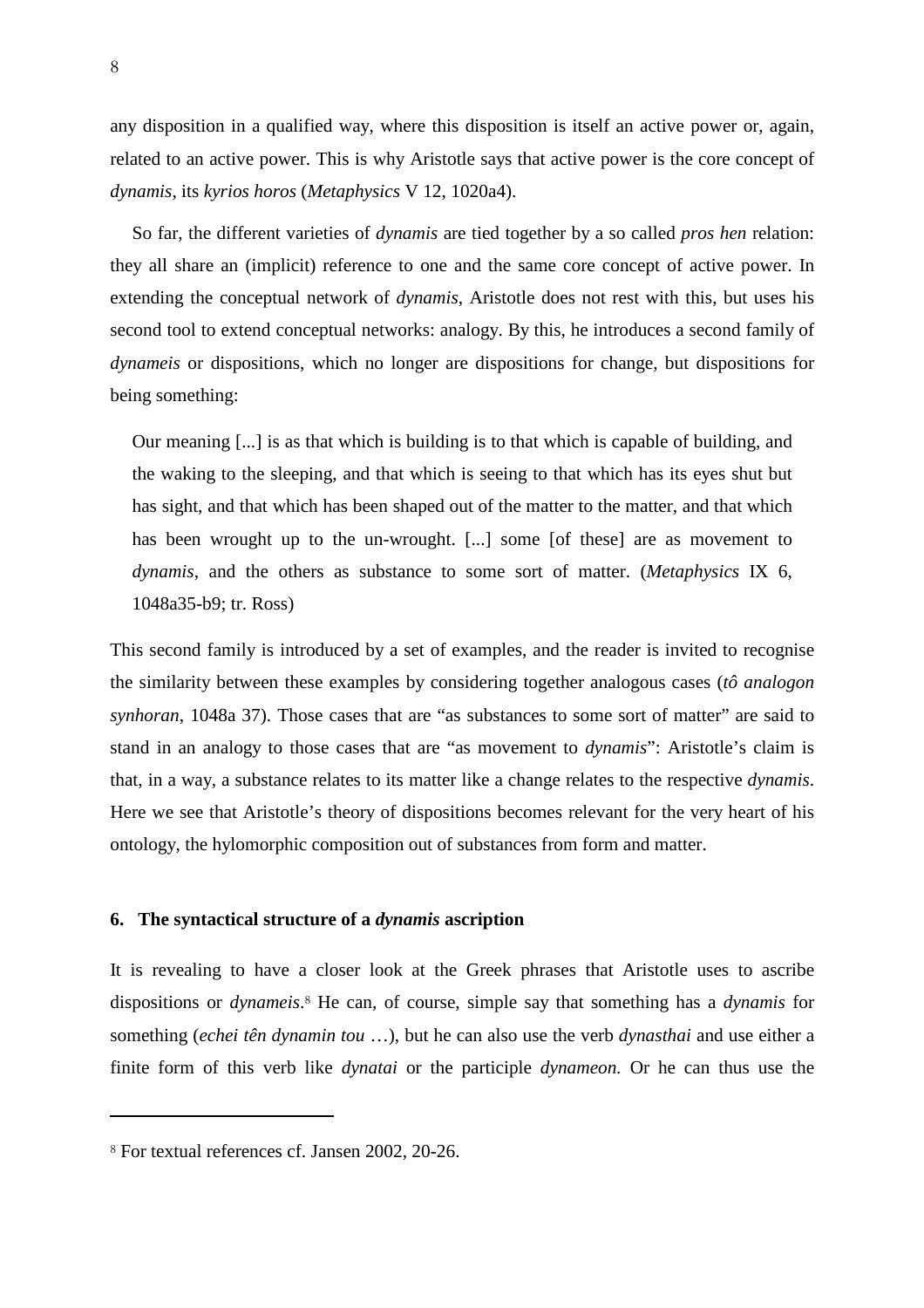adjective *dynaton*, of which Aristotle explicitly says that something is *dynaton* to do something, if it has the *dynamis* to do this (*Metaphysics* IX 1, 1046a20-21). To express that someone has the disposition to walk (*badizein*), we can thus use either of the following Greek phrases: *echei tên dynamin tou badizein – dynatai badizein – dynameos badizein estin – dynaton esti badizein*. In the context of Aristotle's metaphysics, there is another phrase that is important here: *dynamei badizontos estin.* This phrase uses the dative case *dynamei* to express a certain respect (i.e. in its function as *dativus respectus*), saying that with respect to his *dynamis*, someone is a walker, traditionally translated as "someone is a potential walker".

The adjective *dynaton* can, however, also mean as much as "possible" and hence *dynaton estin* as much as "It is possible that" – and thus it is sometimes used synonymously used with *endechestai* which means "It may happen that". Aristotle himself discusses this use of *dynaton* and he explicitly says that this use of *dynaton* is *ou kata dynamin* (1019b 34), that it is not based on dispositions. It belongs to the talk about possibility, not to the talk about dispositions.<sup>9</sup> To be sure, there are intimate connections between disposition talk and possibility talk. But there are important differences between them and thus they have to be kept apart.<sup>10</sup> There is, first, an intriguing syntactical difference that, or so I will argue, reveals the crucial ontological difference.

Syntactically, "It is possible that ..." is a sentence operator: It combines with a sentence and forms a sentence again. The phrases that are used to ascribe dispositions, on the other hand, are predicate modifiers,<sup>11</sup> both in ancient Greek and in modern languages. Phrases like "... has the disposition to ..." or "... is able to ..." combine with predicates and form new predicates. They combine with, say, actualisation predicates in order to yield disposition predicates.

<sup>9</sup> Cf. Jansen 2002, 21-24 on the use of *dynaton* in the context of modal logic and van Rijen 1989 on Aristotle's overall theory of possibility.

<sup>&</sup>lt;sup>10</sup> I argued for this in Jansen 2000. Buchheim/Kneepkens/Lorenz 2000 is a collection of essays that discuss the contrast between disposition talk and possibility talk from Aristotle through to Heidegger. Cf. also Jacobi 1997.

<sup>11</sup> Cf. Clark 1970. For more references cf. Jansen 2002, 28-34.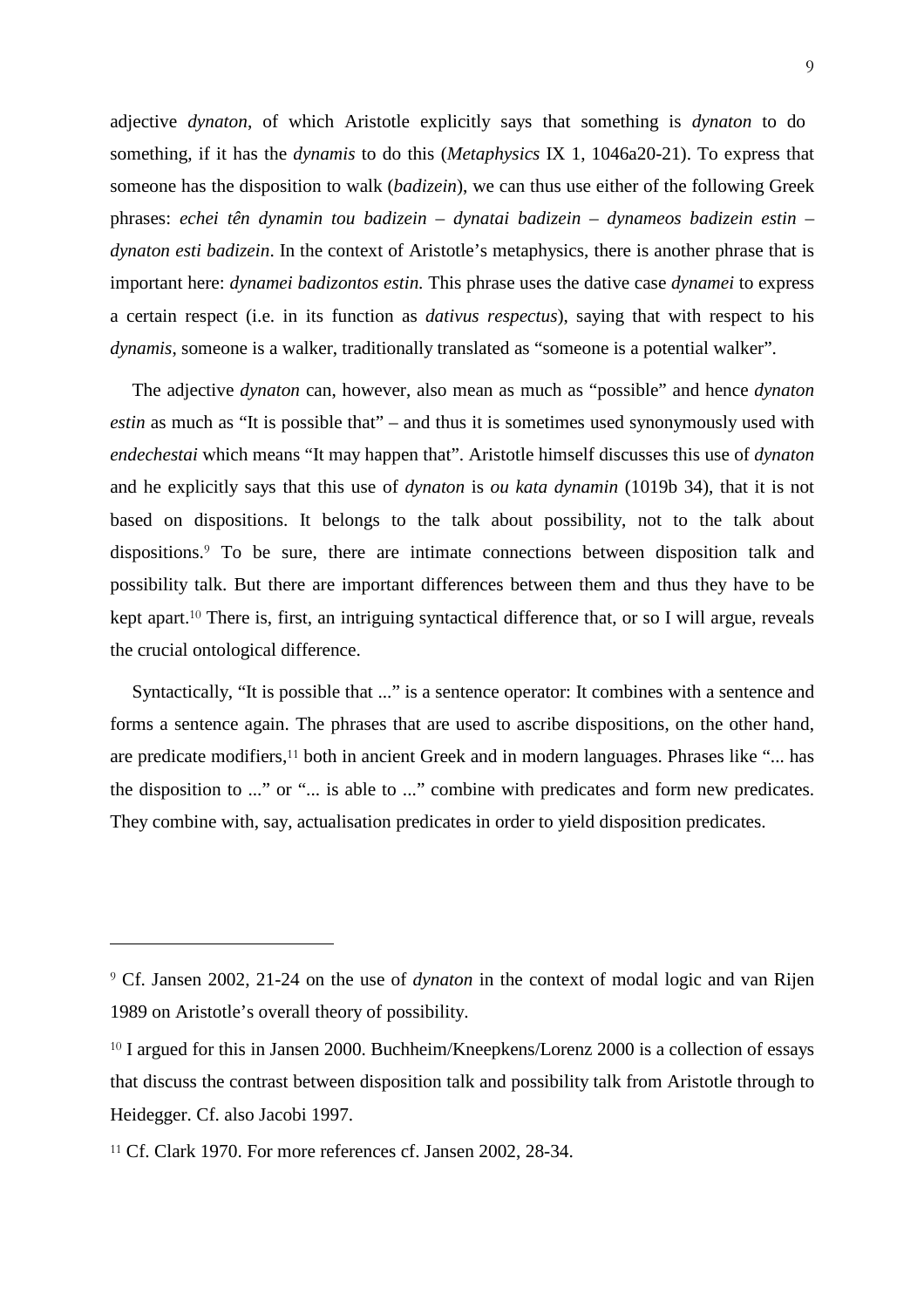## **7. The ontological structure of having a** *dynamis*

I do now claim that this syntactical difference mirrors a crucial ontological difference. This will be obvious if we have a look at the usual possible worlds semantics for modal operators like "It is possible that ...".<sup>12</sup> According to this approach, a sentence of the form <sup> $\lceil$ </sup>It is possible that  $p<sup>1</sup>$  is true in the actual world if and only if there is a possible world *w* such that *w* is accessible from the actual world and the sentence *p* is true in this possible world *w*. The truthmaker of such a sentence is thus not anything in the actual world, but something in some possible world.

A *dynamis*, on the other hand, i.e. an ability or disposition, is something that is to be encountered in the actual world. It is me in the actual world that has or has not the ability to speak Chinese. Such an ability is a quality token of which I am the bearer. Thus a disposition ascription of the form  $\lceil x \rceil$  has the disposition to do (or to be)  $F^{\rceil}$  is true if and only if there is a quality token *d* such that (1) *x* is the bearer of *d* and (2) *d* allows *x* to do (or to be) *F*.

An Aristotelian *dynamis* is thus something in the actual world, and *dynamis* ascriptions are about the actual world. They ascribe actual properties to actual things. By no means do they constitute a "ghost world" of mere *possibilia*. We can sum up Aristotle's stand in this question by formulating two principles, the Bearer Principle and the Principle of Actuality. The Bearer Principle says that, like all properties, dispositions always have a bearer. There cannot be a disposition without a bearer, and a disposition exists, if and only if there is a bearer having that disposition. The Principle of Actuality says that nothing has only potential properties or dispositions. If *x* has at *t* the disposition to be or to do *F*, then there is at least one

<sup>12</sup> Cf. Weidemann 1984, Hughes/Cresswell 1996.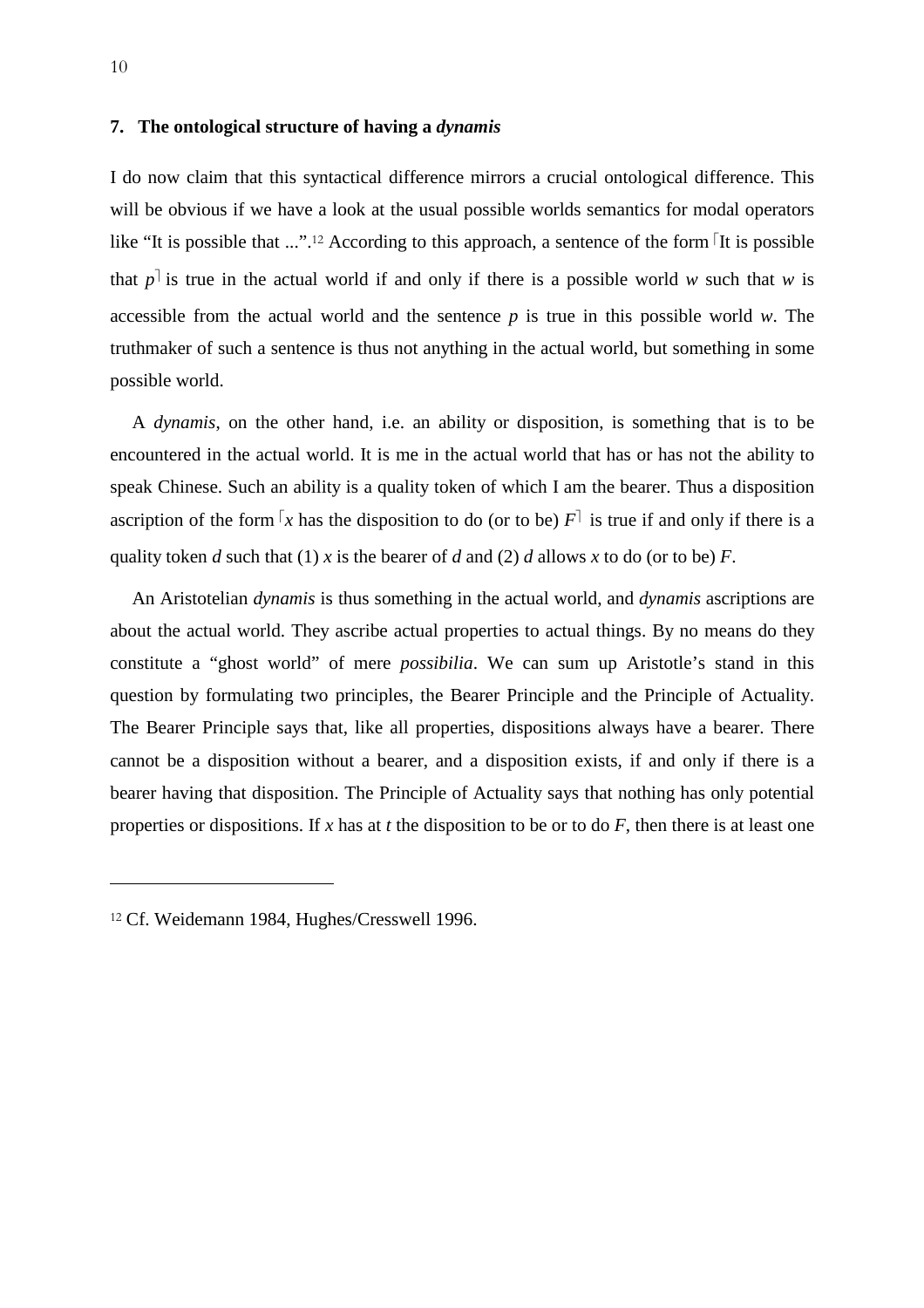$G$ , such that  $x$  is at  $t$  actually realising  $G$ .<sup>13</sup> The Principle of Actuality has a somewhat trivial instantiation, because for Aristotle the dichotomy between actuality and potentiality (or between categorical and dispositional properties) does not make up distinct classes of things but is meant to clear up ambiguities in language. One and the same property like mathematical knowledge is both a disposition and a realisation. It is the disposition to solve mathematical problems, but at the same time it is the realisation of the disposition to learn about mathematics (cf. *De anima* II 5, 417a 22-b 2 with *Physics* VIII 4, 255a 33-b 5). Thus a disposition is itself the realisation of another disposition, and a potentiality something that is actual. Thus we get a trivial instantiation for the Principle of Actuality, if we choose "the disposition to be or to do *F*" as an instantiation for *G*.

#### **8. Hartmann and Hintikka: Two influential interpretations**

 $\overline{a}$ 

We are now prepared to review two recent interpretations of Aristotle's teachings about *dynamis*, which were probably the most influential in the twentieth century: those by Nicolai Hartmann and Jaakko Hintikka.

In his ontology of modality, Hartmann distinguishes between two kinds of possibility: total possibility and mere partial possibility.<sup>14</sup> In Hartmann's eyes, it is total possibility that is the only serious candidate for a rigorous treatment in an ontology of modality: A state of affairs *s* is called totally possible, if and only if all necessary conditions for *s* are given. It is a consequence of Hartmann's own determinism that the necessary conditions are jointly sufficient. For this reason, in Hartmann's theory there is a collapse of modalities: Contrary to

<sup>13</sup> Cf. Kosman 1969, 43: "[...] for anything which is potentially A, there is some B which at the same time that thing is actually." Menn 1994, 94 neglects the principle of actuality, although he seems to be conscious about it (cf. 95 n. 32) and thus ascribes Aristotle a theory of *possibilia*, i.e. a theory about non-being but possible things. Cf. also Stallmach 1959, 79, argueing against Hartmann 1938: "Auch bei Aristoteles kommt keine Möglichkeit vor ohne eine Wirklichkeit, die sie trägt, nur ist diese nicht – wie die Megariker wollen – schon die Wirklichkeit dessen, dessen Möglichkeit sie erst ist."

<sup>14</sup> Cf. Hartmann 1938. On Hartmann's modal ontology cf. Hüntelmann 2000, on his interpretation of Aristotle cf. Seel 1982 and Liske 1995.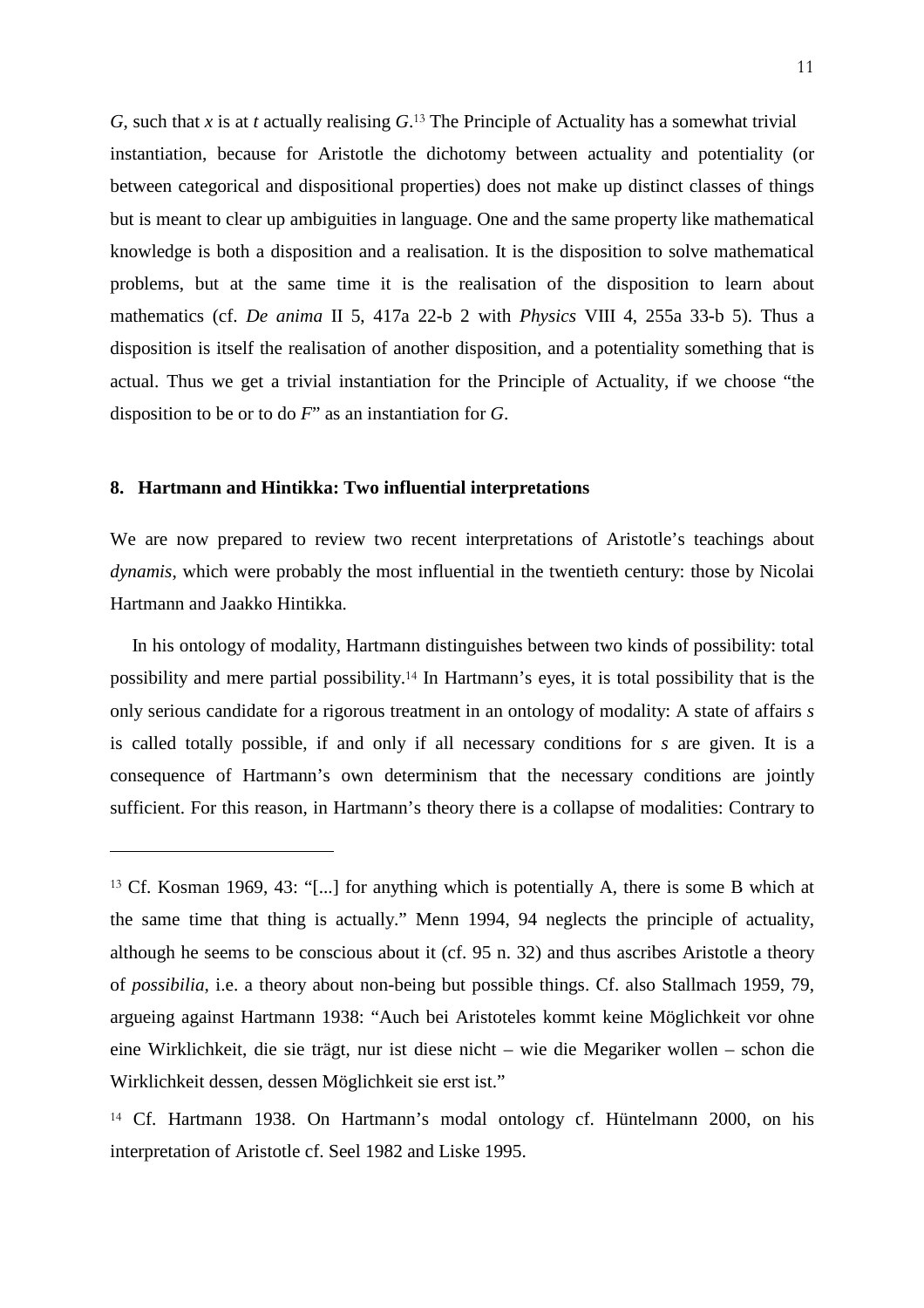intuition, there no longer is an extensional difference between the possibility and necessity: All and only totally possible states of affairs are necessary. Hartmann accepts this consequence, while it is a very much unwanted result in my eyes. But more important for his interpretation of Aristotle is Hartmann's concept of partial possibility: A state of affairs *s* is partially possible if and only if at least one necessary condition for *s* is given. Hartmann now accuses Aristotle that he has only dealt with the inferior concept of partial possibility and rejected the Megarian concept of *dynamis* (to be discussed in the next section), which Hartmann sees as a precursor of his own views.<sup>15</sup> But of course there are many different kinds of necessary conditions for *s*, even if we take only those necessary conditions into account for which it is a contingent matter whether they obtain or not.<sup>16</sup> Thus it is clear that Hartmann's interpretation is far too unspecific as an interpretation of *dynamis –* while having a *dynamis* for *F* certainly is a necessary condition to do *F*, we do not do justice to Aristotle's account of *dynamis* if we treat it on a par with the obtaining of just any necessary condition.

While Hartmann interprets Aristotle in terms of his concept of partial possibility, Jaakko Hintikka's interpretation draws on the so called principle of plenitude. In Hintikka's wording, the principle of plenitude says that "[n]o unqualified possibility remains unrealised through an infinity of time".<sup>17</sup> The principle of plenitude is closely related to a temporal interpretation of the alethic modalities, i.e. of possibility and necessity. According to such a temporal interpretation, a proposition  $p$  is necessary, if and only if it is always the case that  $p$ , and it is possible, if and only if it is at least at one time the case that *p*. Now it is normally not disputed that it is always the case that  $p$  if  $p$  is necessary and that whatever is the case at some point in

<sup>15</sup> Cf. Hartmann 1937. Hartmann's interpretation of Aristotle is influenced by the – different – position of Zeller 1882.

<sup>&</sup>lt;sup>16</sup> As any necessary proposition is implied by any statement, a necessary statement like " $1 + 1$ "  $= 2$ " may be seen as expressing a condition that is necessary for any other statement. If seen thus, there are no states of affairs that are not partially possible, even impossible states of affairs are partially possible when we take "necessary condition" in the logical sense and allow necessary propositions to be included within the set of conditions.

<sup>17</sup> Hintikka 1973, 96.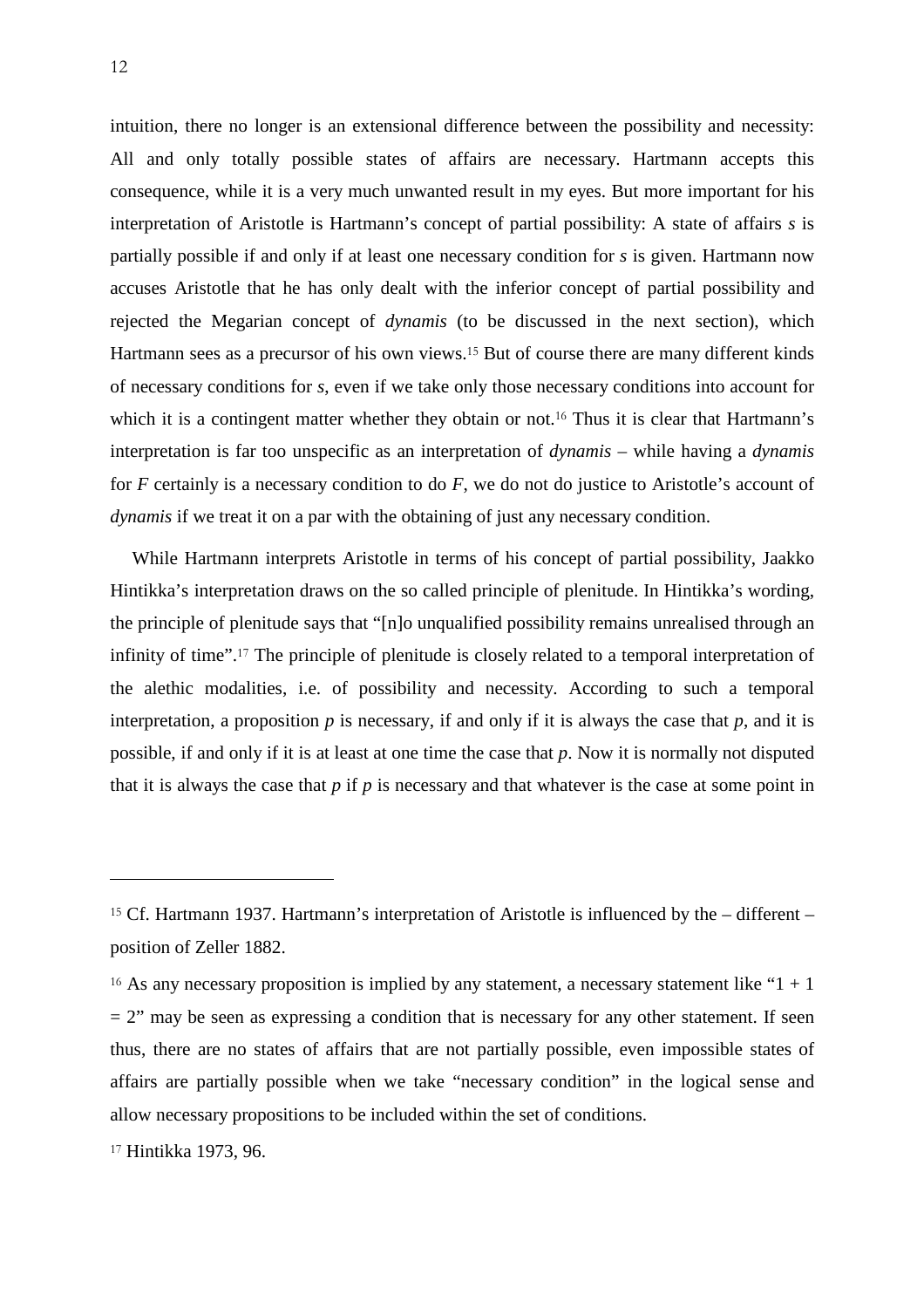time must be possible.<sup>18</sup> It is, however, not that clear that all possibilities will or even could be realised at some point of time. It is both possible that I sit at noon and that I stand at that time, but of course I can realise only one of these possibilities at noon. Even if we skip the reference to a certain time, there remain problems: It is possible that, in the future, my son will marry and found a family, but it is as well possible that he remains a bachelor for all his life. But, of course, not both possibilities can be realised. To discard such obvious counterexamples to the principle of plenitude, Hintikka talks about "unqualified possibilities": Unqualified possibilities are such possibilities that can, in principle, be realised at any point of a maybe eternal history, like the possibility that something red is round or the possibility that there exists an animal that is able to fly.

It has been a matter of debate whether Aristotle does or does not accept the principle of plenitude. While Lovejoy, in his great study on the principle of plenitude,<sup>19</sup> claimed that Plato accepted the principle but Aristotle did not, Hintikka takes the opposite stand and attributes the principle to Aristotle, but not to Plato. I will not argue for any of these alternatives here, but rather draw attention to two important observations:

(a) If Aristotle subscribed to the principle, it was nothing he took for granted. For in his *De Caelo* I 12 he presents a rather lengthy (and maybe fallacious) proof of this principle for the very special case of eternal entities. The claim he argues for in *De Caelo* is: If it is possible for something to exist eternally, it will exist eternally, which in turn implies that all eternal beings are necessary beings. If the principle of plenitude would be some tacit background assumption of the semantics of *dynaton* or *dynamis*, he would not have needed such an elaborated argument for this claim. Thus, for Aristotle, the principle of plenitude cannot be a trivial element of the semantics of *dynaton*.

<sup>19</sup> Lovejov 1936.

<sup>&</sup>lt;sup>18</sup> Of course, these two observations correspond to the rules of medieval logic that (a) it is valid to conclude actuality from necessity (*ab necesse ad esse valet consequentia*) and (b) to conclude possibility from actuality (*ab esse ad posse valet consequentia*). It is, however, disputable, what is the range of the rules formulated in the main text. For there are necessary propositions like " $1 + 1 = 2$ " or "At twelve o'clock it is twelve o'clock" which may be said to be true at no point of time but rather in some timeless manner.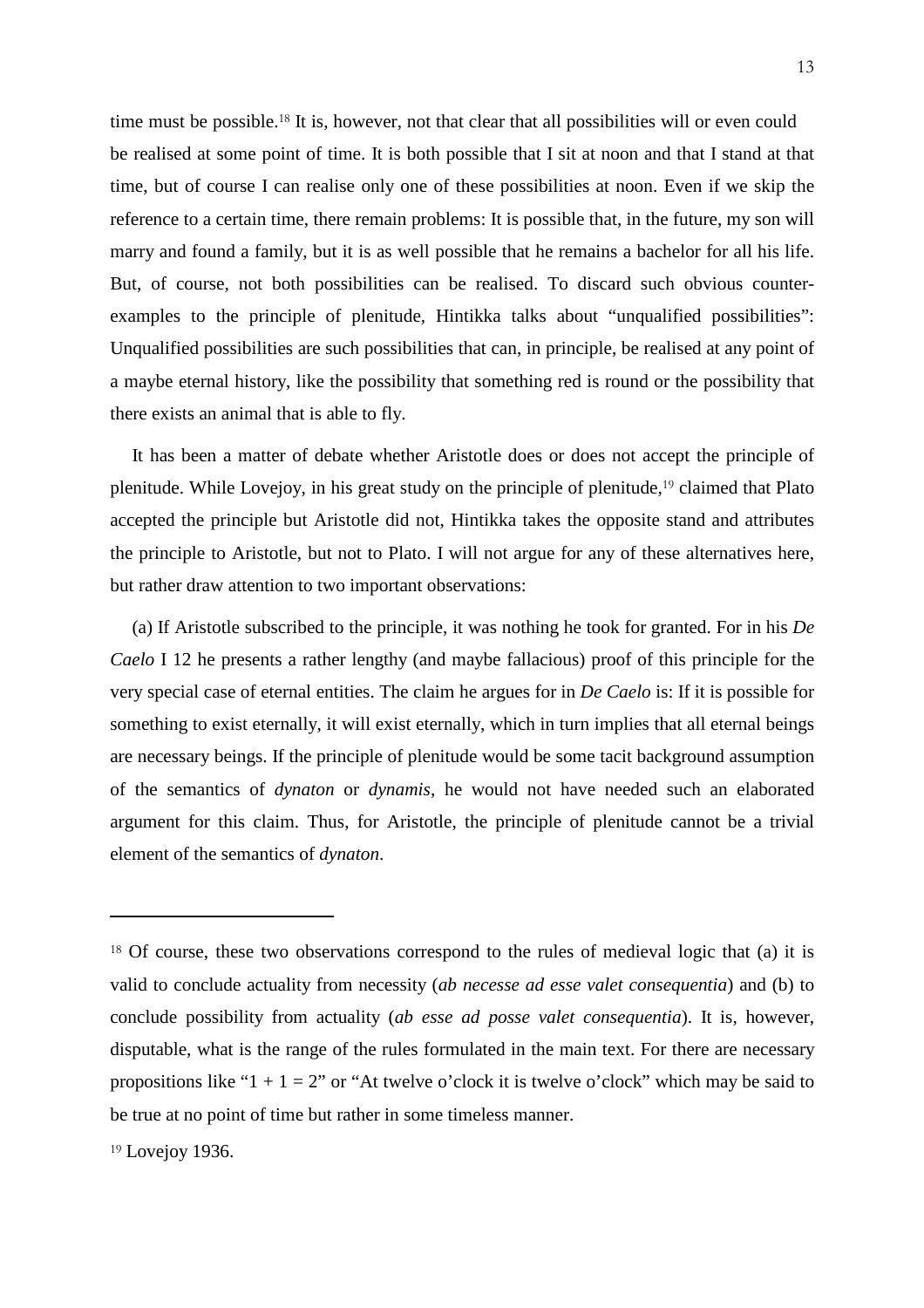(b) Even if it were such an element, the "unqualified possibilities" that feature in the principle of plenitude are not the topic of *Metaphysics* IX, but rather the dispositions of finite things and people. In *Metaphysics* IX, Aristotle talks about architects and people of other arts and sciences, about blind and seeing animals, about sitting and standing men, about fluitplayers, sperms and wooden boxes. These are all finite things having finite dispositions, i.e. dispositions that do not have all of eternity at their disposal for realising themselves. Thus a principle about "unqualified possibilities" would be of no help at all in explaining the teaching of *Metaphysics* IX. Therefore, the principle of plenitude is neither a plausible nor a helpful starting point when we are to make sense of Aristotle's theory of *dynamis*.

As different as Hartmann's and Hintikka's interpretations are, they do have something in common. Both Hartmann and Hintikka analyse Aristotle' *dynaton* solely in terms of modal operators, i.e. as being the Greek equivalent of something like "It is possible that ..." or, in logical notation, " $\Diamond p$ ". As I have argued in the last two sections, such a translation is both syntactically and ontologically misleading, if we care about the *dynaton* that is related to a disposition. Who, like me in this paper, cares about Aristotle's theory of dispositions, has to analyse *dynaton* as a predicate modifier, which is both truer to the Greek syntactical constructions that Aristotle uses to ascribe dispositions and more appropriate for representing the ontological structure underlying these ascriptions.

## **9. The Megarian challenge**

 $\overline{a}$ 

Aristotle himself has to defend his theory of dispositions against an alternative position put forward by a group of philosophers called "Megarians" that has some similarities with Hartmann's account of total possibility.<sup>20</sup> Aristotle describes this position as follows:

There are some who say, as the Megarians do, that a thing can act only when it is acting, and when it is not acting it cannot act, e.g. that he who is not building cannot build, but only he who is building, when he is building [...]. (*Metaphysics* IX 3, 1046a 29-32)

The Megarians, that is, regard the realisation of something both necessary and sufficient for having the disposition for doing this: *x* has a disposition to do or to be *F* at *t* if and only if *x* is

<sup>20</sup> On the attempts to identify these philosophers cf. Jansen 2002, 139-143.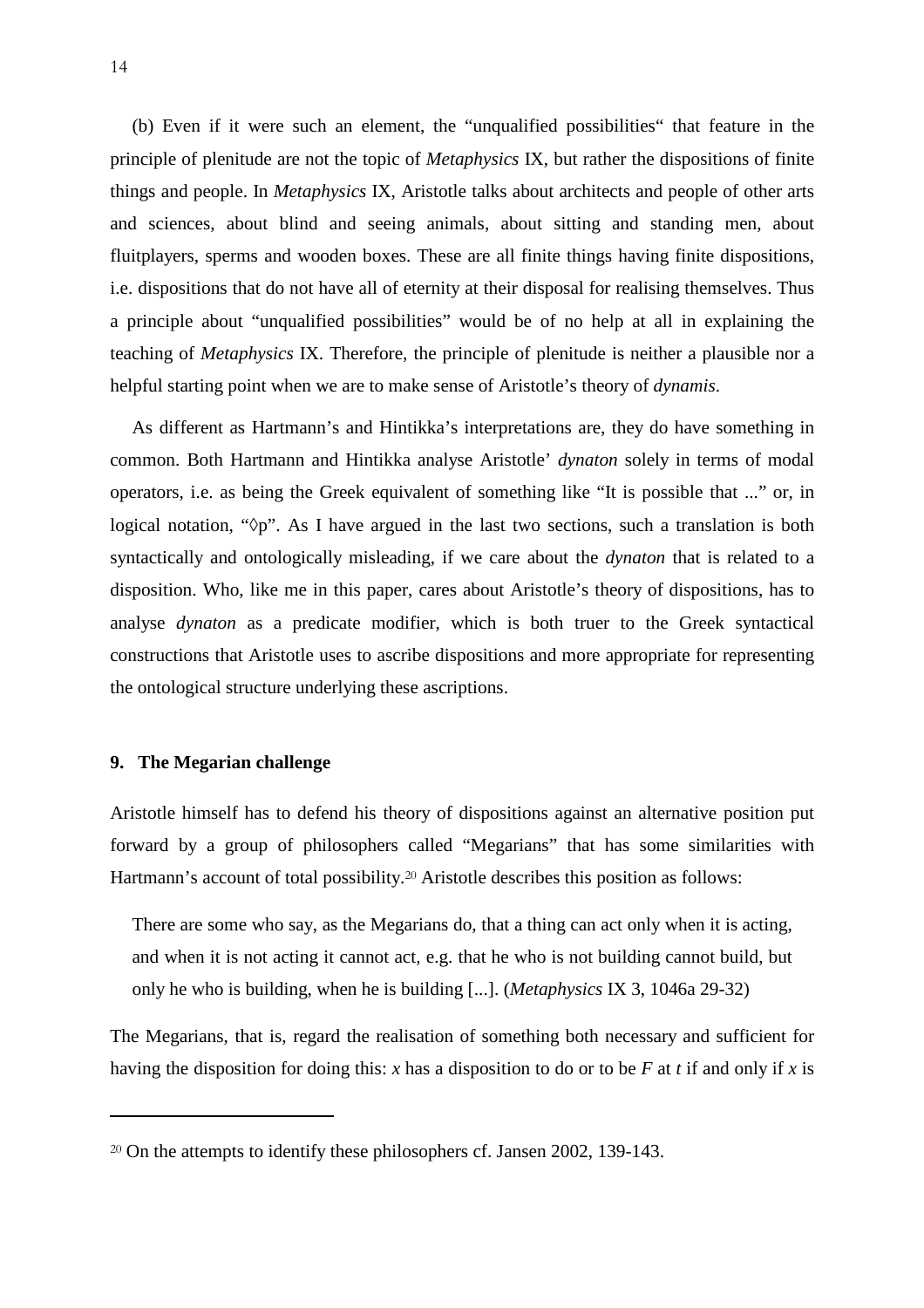actually *F* at *t*. Aristotle formulates no less than four arguments against this position, showing which strange conclusions (*atopa*, 1046a 33) such a position would entail:

(1) Learning a craft is different from (and more difficult than) merely switching from nonemploying to employing a craft. If the builder would not have any building disposition when not building, there would be no difference between a non-building builder and someone who is not a builder at all.

(2) Also, there would be no difference between a thing being perceivable and that thing being perceived (and Protagoras would be right). For then a thing would be perceivable if and only if it would actually be perceived.

(3) Also, people would many times become blind and deaf when closing their eyes or entering a silent room.

(4) Finally, Megarians do away with change and becoming (and Parmenides rejoices), because if there is no principle of change to become something not yet existing, nothing can ever come into existence that is not yet present.<sup>21</sup>

To be sure, none of the strange consequences makes it necessary for the Megarians to withdraw their claim. They could as well (and maybe they did) embrace the Parmenidean and Protagorean implications. However, any philosopher who, like Aristotle, sees some value in common-sense opinions and rejects positions that are more revisionary than necessary has plenty of reasons to reject the Megarian claim. This is the lesson Aristotle learns from the discussion of the Megarian position. Contrary to the Megarian claim, terms for the possession of a disposition and terms for their respective realisation usually have different extensions. This is possible, because, as a rule, dispositions are "two-sided": It is possible to have a disposition and not to realise it at the same time.

Therefore it is necessary to distinguish between the time *at which* something has a disposition and the time *for which* this disposition allows a realisation. An owl does already at daytime possess the disposition to realise an enormous visual perception when it is dark at night. Here, daytime is the at-time, i.e. the time at which the owl has that disposition, whereas the night is the for-time, i.e. the time for which that disposition allows a realisation.

<sup>21</sup> For a formal account of this last argument cf. Jansen 2002, 146-149.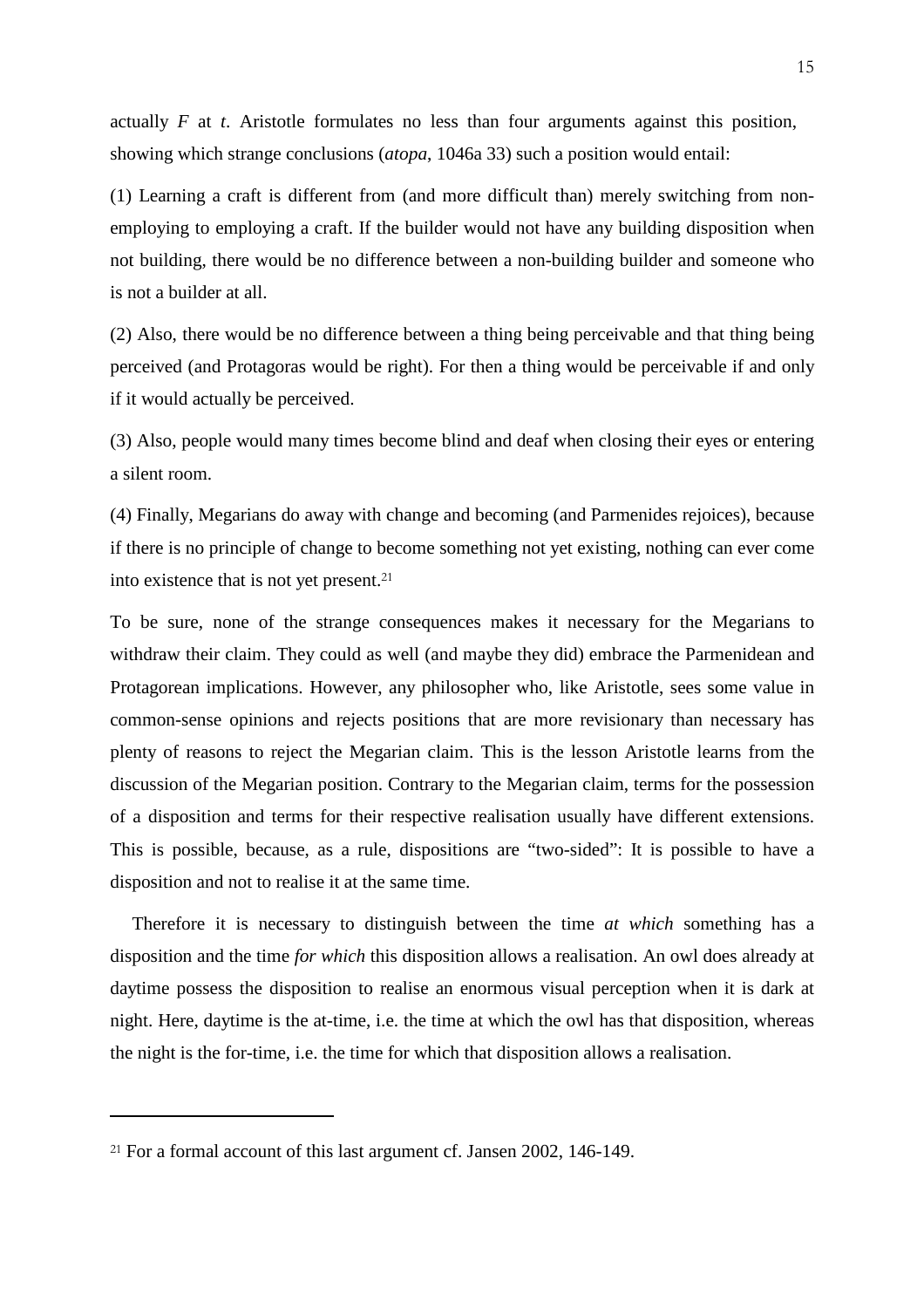Disposition ascriptions in natural language contexts normally do not contain any reference to a for-time. Thus it should come as a surprise that some criticise such an analysis because "it does not make sense to speak of a capacity for standing-at-t, but only for standing".<sup>22</sup> But there is help on the way: We can get rid of the for-time without falling back in the Megarian mess. The syntactical trick that I will employ is to turn the free variable that the reference to the for-time has been in our previous formulations into a bound variable. The ontological idea behind this is that as a relevant causal factor for its realisation, a disposition precedes its effect. Thus, the realisation of a hitherto unrealised disposition could happen at some time in the future, given that the disposition does not get lost in between. Hence if something has at *t*  a disposition to do or to be *F*, this disposition at least allows its bearer to display the realisation of *F at some t\* immediately after t.* This means that we interpret a *dynamis* as a causal factor that precedes its effect and that may (but need not) be co-present with its realisation.

#### **10. Dispositions, realisations, and their conditions**

In the Megarian picture, their was a intimate interconnection between having a disposition or *dynamis* and realising it: According to the Megarians, something has a *dynamis* when and only when realising it. In this picture, displaying the realisation is both necessary and sufficient for having the respective *dynamis*. Now Aristotle had struggled hard to argue against the Megarian position, and to establish the possibility of unrealised dispositions. This means that the display of the realisation can no longer be regarded as being a necessary condition for having a disposition. Nor can it be regarded to be a sufficient condition for having a disposition, if co-presence with its realisation is only a contingent and not a necessary feature of a *dynamis*.

As he disposed of with the Megarian position, Aristotle presents a new necessary condition for having a disposition: For *x* to have a disposition to do or to be *F*, it must be logically consistent to assume that  $x$  actually does or is  $F<sup>23</sup>$ . Such an assumption will lead to

<sup>22</sup> Waterlow 1982, 40.

<sup>23</sup> On this principle cf. Weidemann 1999.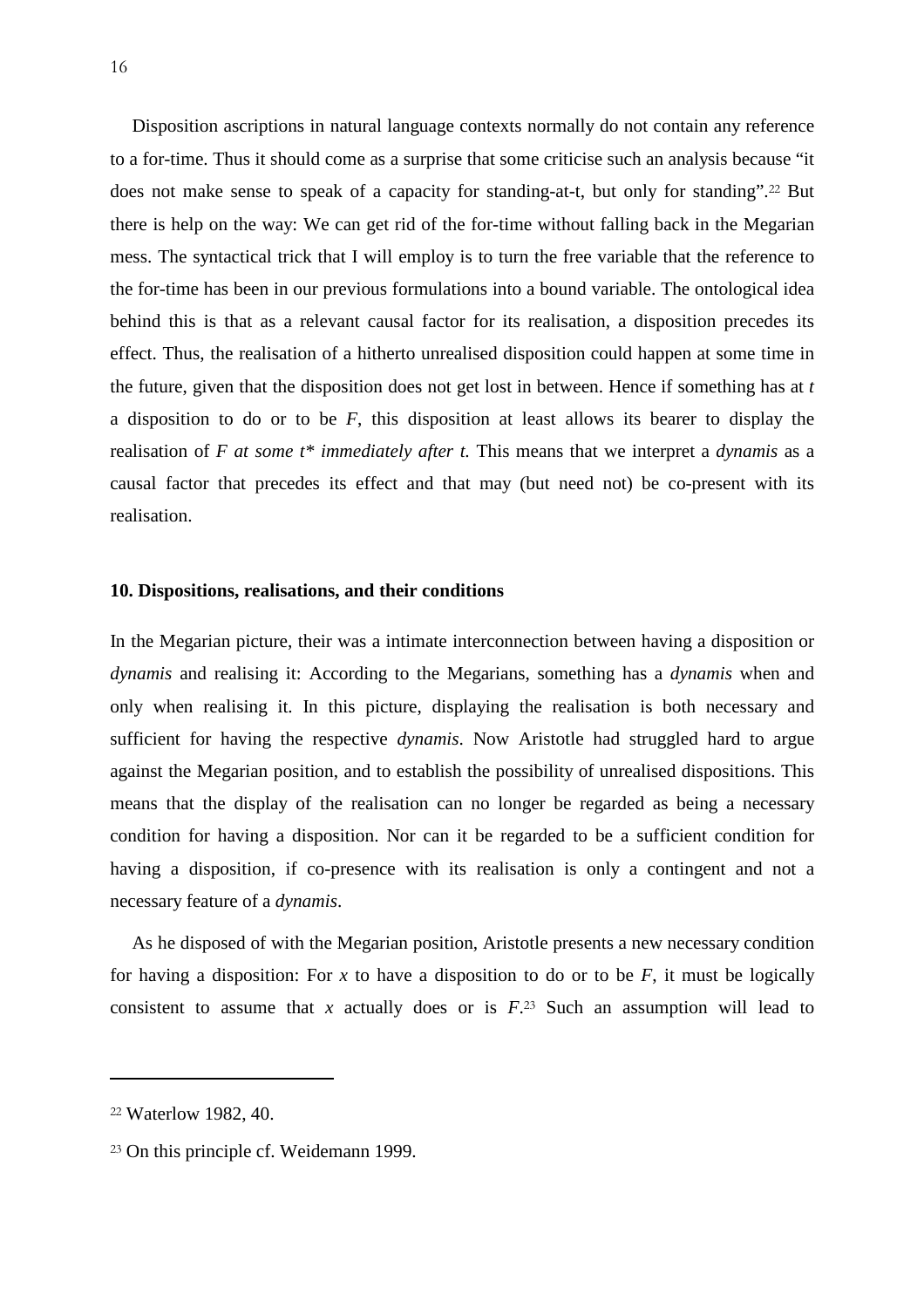contradictions if we, e.g., assume that the diagonal of the square has the disposition to be measured with the same unit as the length of one side.<sup>24</sup>

Now, when does a disposition become realised? This question does not arise in the Megarian picture, because there a *dynamis* does not exist at all before it is realised.<sup>25</sup> But as Aristotle allows for unrealised disposition, there is a real question for him. He answers it by referring to the conditions that have to be met in order for a disposition to be realised:

[...] as regards *dynameis* of the latter kind [of the non-rational *dynameis*], when the agent and the patient meet in the way appropriate to the disposition in question, the one must act and the other be acted on […]. (*Metaphysics* IX 5, 1048a 5-7)

In this passage, Aristotle draws on the contrast between rational and non-rational dispositions. This distinction and its relevance for this passage will be discussed in the next section. Meanwhile it suffices to say that Aristotle here talks about non-rational dispositions only, i.e. such dispositions that can also be had by non-living things, plants or beasts. Such dispositions, or so Aristotle says in this passage, are realised, when the bearer of the active power (the "agent") and the bearer of the complementary passive disposition (the "patient") meet in an "appropriate way", which normally includes a spatial vicinity of the bearers of complementary active and passive dispositions, but may also include further appropriate marginal conditions. Note that these conditions are conditions for the realisation of a disposition, not for having the disposition. Otherwise Aristotle would not have managed to evade the Megarian problems. Moreover, the realisation conditions of a *dynamis* belong to the definition of the *dynamis* in question: If we talk about *dynameis* with different realisation conditions, we talk about different kinds of *dynameis*. For this reason Aristotle does not need to include a "if nothing external interferes" phrase into his account when a *dynamis* gets realised.<sup>26</sup> Two standard realisation conditions are that the *dynamis* does not cease to exist and that no hindrances like

<sup>24</sup> The proof is to be found in Euclid, *Elements* X 117; it is alluded to in *Analytica Priora* I 23, 41a 26-7 and I 44, 50a 35-38). For the details of the argument cf. e.g. Jansen 2002, 159-162.

<sup>25</sup> Within the Megarian picture it may, however, be asked how and when a *dynamis* or its realisation can come into existence at all. We know of no answer from the Megarian side on these questions, nor do we know whether the Megarians bothered about these questions at all. <sup>26</sup> On this cf. Moline 1975.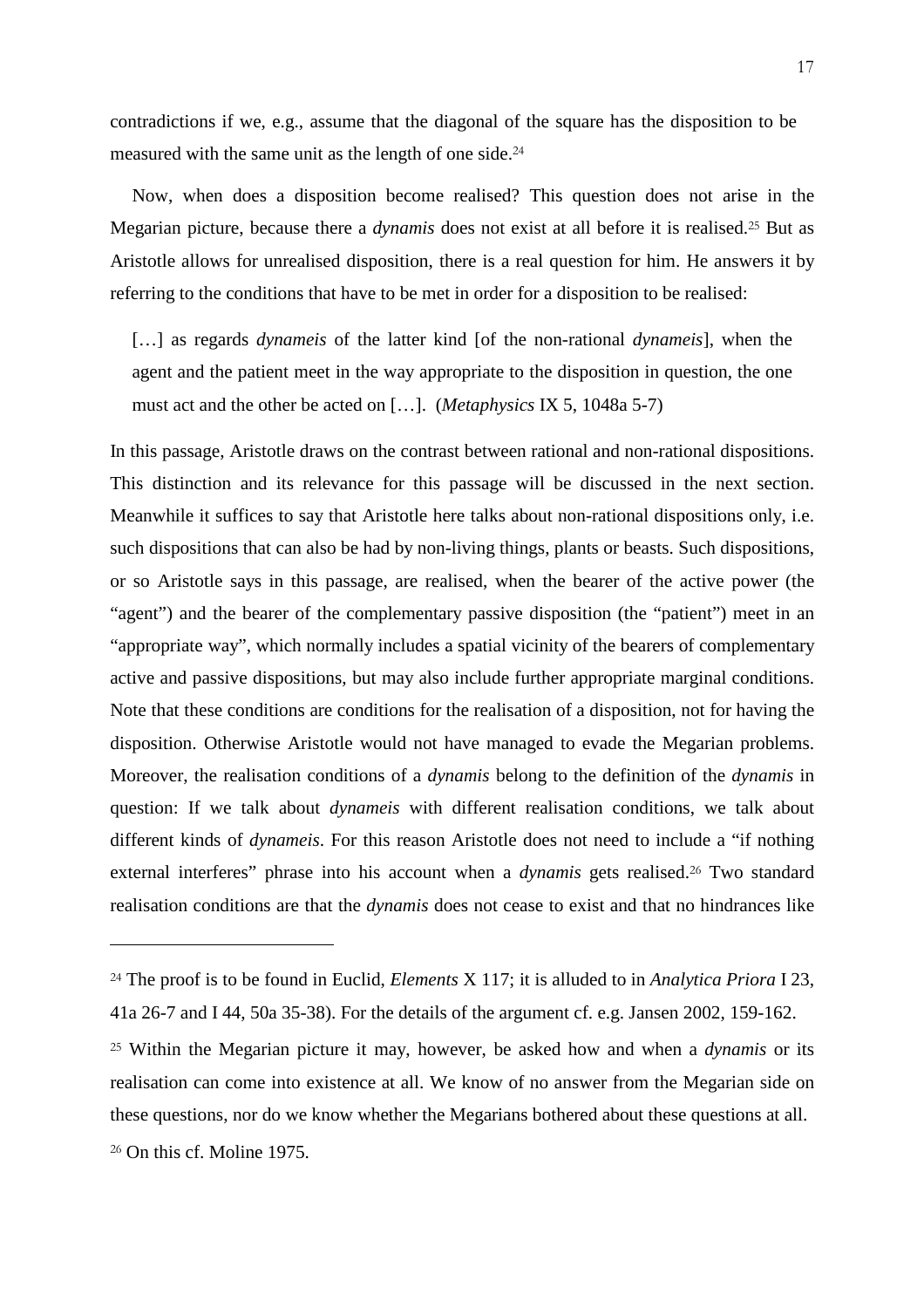antidotes are present (and thus Aristotle has an answer to some problems of the theory of dispositions).<sup>27</sup>

Finally, we may wonder whether the non-realisation is necessary for having a disposition or not. I.e., are "being F according to the disposition" and "being F according to the realisation" compatible or incompatible predicates? There are certainly incompatible cases, like having a disposition for automatic self-destruction: Having such a disposition surely is not compatible with its realisation, for if it is realised, there no longer is a bearer that could be the bearer of this disposition. On the other hand, there are cases where having a disposition clearly is compatible with realising it. A medical practitioner, for example, does not loose his power to heal his patients when he actually does so. Otherwise he would be constantly loosing and regaining his power when beginning or ending the treatment of his patients.

## **11. Rational dispositions**

A very special variety of dispositions are the so-called rational dispositions (*dynameis meta logou*, cf. *Metaphysics* IX 2, 1046b 2). There are several reasons for calling them rational dispositions. First, Aristotle describes these dispositions by saying that they are present in the rational part of the soul. This means that they cannot be had by non-living things, plants or mere beasts. Second, these dispositions are accompanied by a *logos*, a rational formula like a definition of the realisation. Third, the acts that are realisation of these dispositions come about by means of ratiocination, i.e. by means of practical syllogisms. What this means can be illustrated with the help of the art of medicine, which is Aristotle's stock example for this kind of dispositions. The "rational formula" that accompanies the art of medicine is the *logos* or definition of health. Starting from such a definition of the form "Health is XYZ" the medical practitioner can deliberate which means he has to choose to heal his patients:

Health is XYZ. XYZ will come about if I do *F*. I can do  $F$ . Thus I will do *F*.

<sup>27</sup> On "finkish" (i.e. disappearing) dispositions cf. Martin 1994; on antidotes cf. Bird 1998.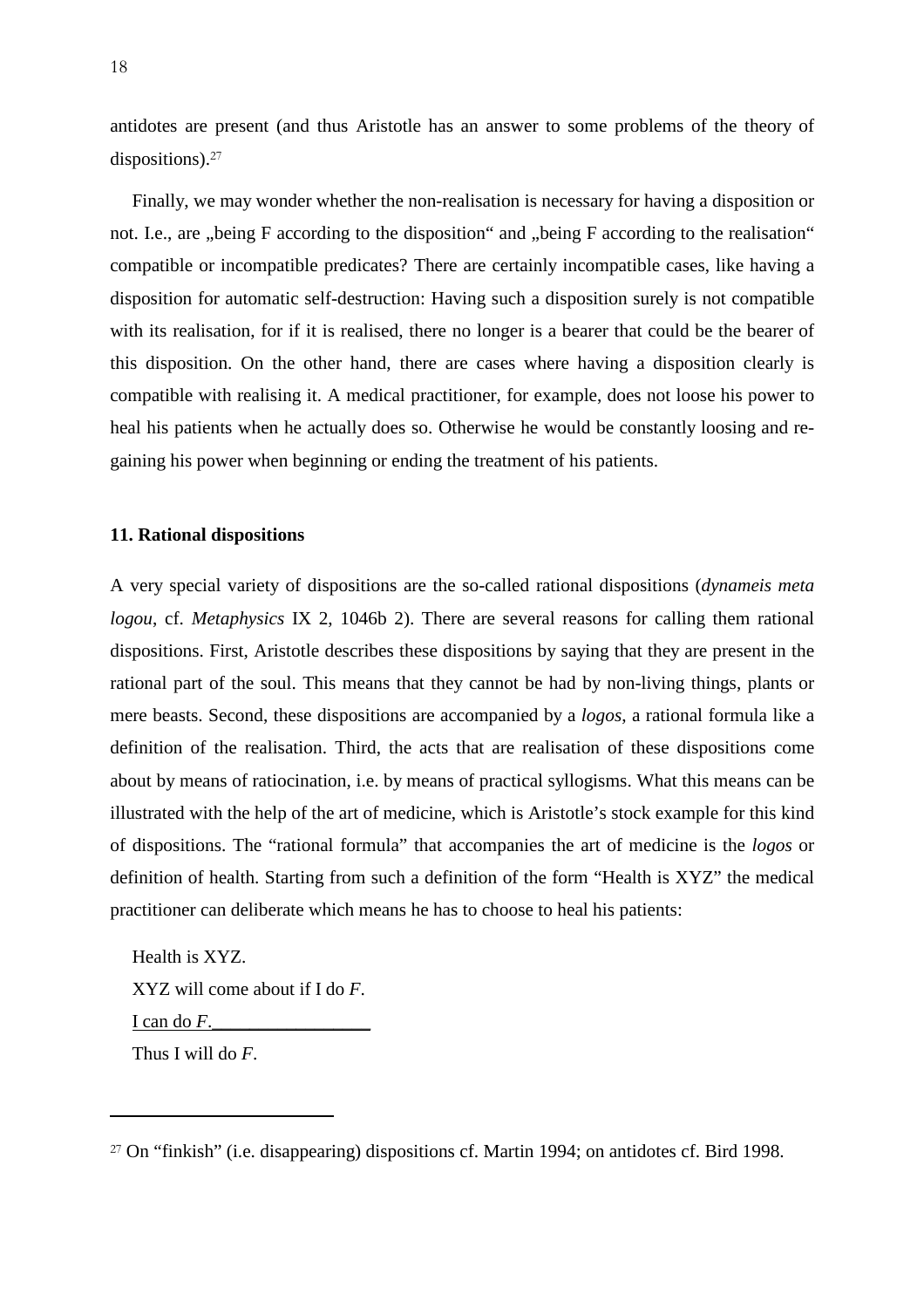A special feature of rational dispositions is that they can have contrary realisations. Medical knowledge is normally used to heal patients, but an evil doctor can use the very same knowledge to kill people. Thus the art of medicine can have effects as distinct as health and death. Therefore, the realisation of rational dispositions cannot be triggered as simply as the non-rational dispositions discussed in the preceding section. It is clear that spatial vicinity between a medical practitioner and an ill patient does not automatically lead to a realisation of the practitioner's healing disposition. First the practitioner has to decide to activate his medical knowledge. But this is not enough: The practitioner has also to decide on his goal: Does he want his patient healthy or dead? Only then is he able to ratiocinate on possible means to the end chosen by him, which will eventually lead to appropriate actions that may bring about the patient's health or the patient's death.<sup>28</sup>

## **12. Natures and habits**

 $\overline{a}$ 

The different kinds of *dynameis* that I discussed up to now are not the only causal properties that Aristotle knows of. Other causal properties are natures and habits, *physeis* and *hexeis*. But what are natures for Aristotle? Aristotle often remarks that a nature, a *physis*, is a principle of movement.<sup>29</sup> *Physis* thus has the same genus as *dynamis*. But what is its specific difference? Aristotle spells this out in the following passage:

And I mean by *dynamis* not only that definite kind which is said to be a principle of change in another thing or in the thing itself regarded as other, but in general every principle of movement or of rest. For nature (*physis*) also is in the same genus as *dynamis*; for it is a principle of movement – not, however, in something else but *in the thing itself qua itself*. (*Metaphysics* IX 8, 1049b 5-10, tr. Ross, italics mine; cf. *De Caelo* III 2, 301b 17-19)

Thus whereas an active power is a principle of change "in another or as another", a *physis* is a principle of change in a thing "in itself qua itself". And whereas an active power needs a

<sup>28</sup> For a more detailed account cf. Jansen 2002, 78-92.

<sup>29</sup> Cf. *Physics* II 1, 193a 28ff; III 1, 200b 12f; *De Anima* II 1, 412b 17; *Metaphysics* V 4, 1015a 15-19; XI 1, 1059b 17f.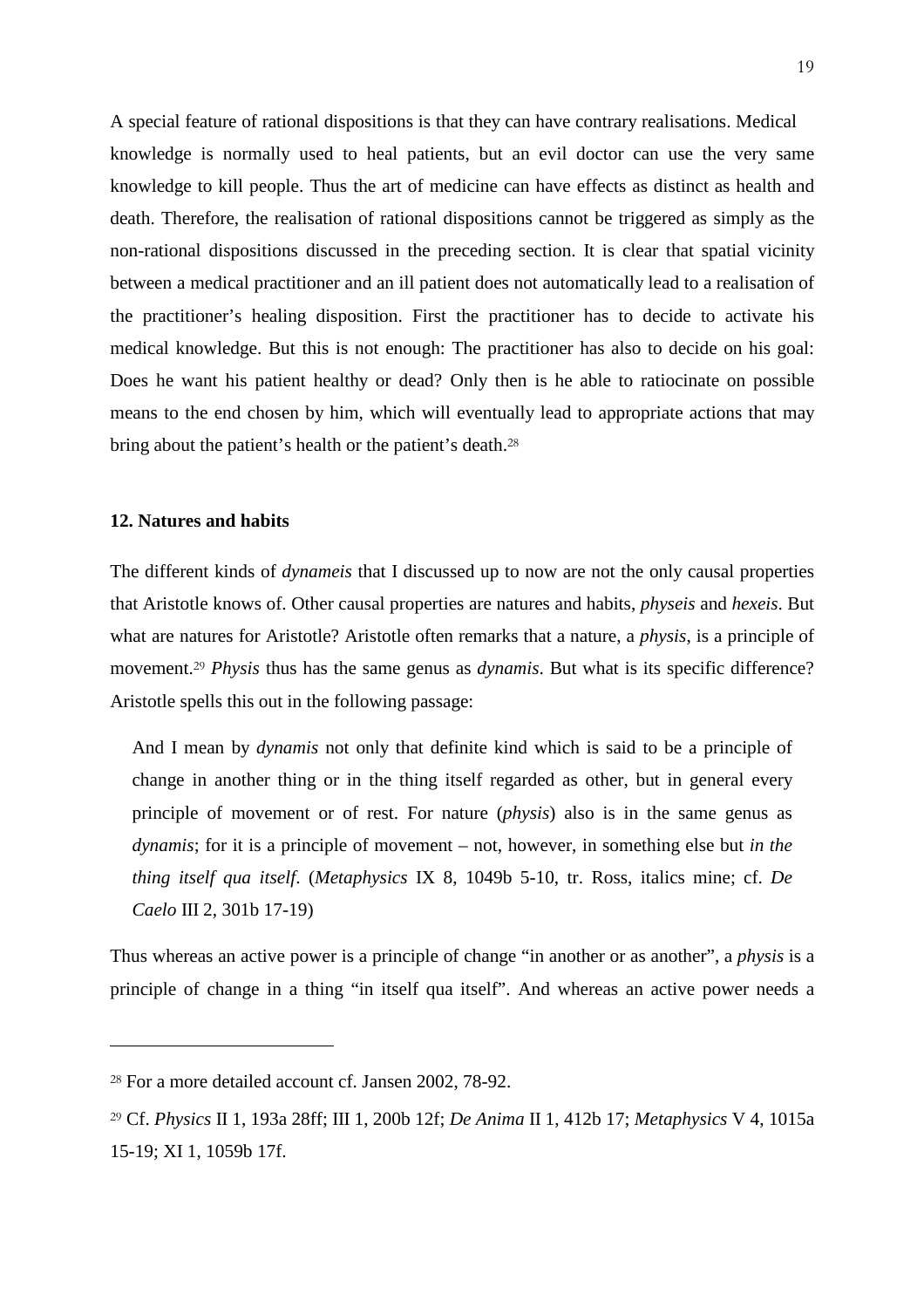complementary passive disposition in order to be realised, there is no such need for a *physis.*  If something has a *physis* to do or to be *F*, the realisation is only dependent on the appropriate marginal conditions, but not on the spatial vicinity of the bearers of other causal properties.

Another kind of causal properties goes under the name of *hexis*. Like *dynamis*, *hexis* is a word with many different meanings, to which Aristotle dedicates a chapter in his dictionary of ambiguous philosophical terms (*Metaphysics* V 20). The noun *hexis* derives from the verb *echein*, "to have". As this etymology indicates, a *hexis* is in general either the having of something or that what is had by something. As a further possible meaning, Aristotle proposes the following definition:

*Hexis* means a disposition (*diathesis*) according to which that which is disposed is either well or ill disposed, and this either in itself (*kath'hauto*) or with reference to something else (*pros allo*). (*Metaphysics* V 20, 1022b 10-12)

What is of particular interest for us, are the *hexeis* of the non-rational faculties of the soul, which determine both our emotional reactions and many of our actions. Traditionally, these *hexeis* are called virtues and vices: Virtues, if they dispose for good acting, vices, if they dispose for bad acting.

On first sight, a virtue like justice has a structure similar to a *dynamis*. At a given time, someone can have the virtue without acting justly, e.g., when sleeping. And when the just person is acting justly, the virtue of justice is thought to have a causal influence. Thus virtues (and vices) are also realisable and causal properties, but Aristotle take great pain in distinguishing non-rational virtues from rational *dynameis.* For we have seen that in the case of a rational *dynamis*, like the art of medicine, one and the same *dynamis* can be the cause of contrary realisations, i.e. of health and death. The art of calculating just prices is such a rational *dynamis* – but like medicine, this art can be used to calculate and to charge just as well as unjust prices (cf. *Nicomachean Ethics* V 1; Plato, *Hippias minor*). He who has the virtue of justice does not only know what is just, he is also inclined to do so. Thus while a rational *dynamis* allows for contrary realisations, a virtue is directed to one realisation only. And while a rational *dynamis* needs an appropriate will and goal in order to be realised, a virtue informs the will by itself and does not need the addition of a goal of action from the outside.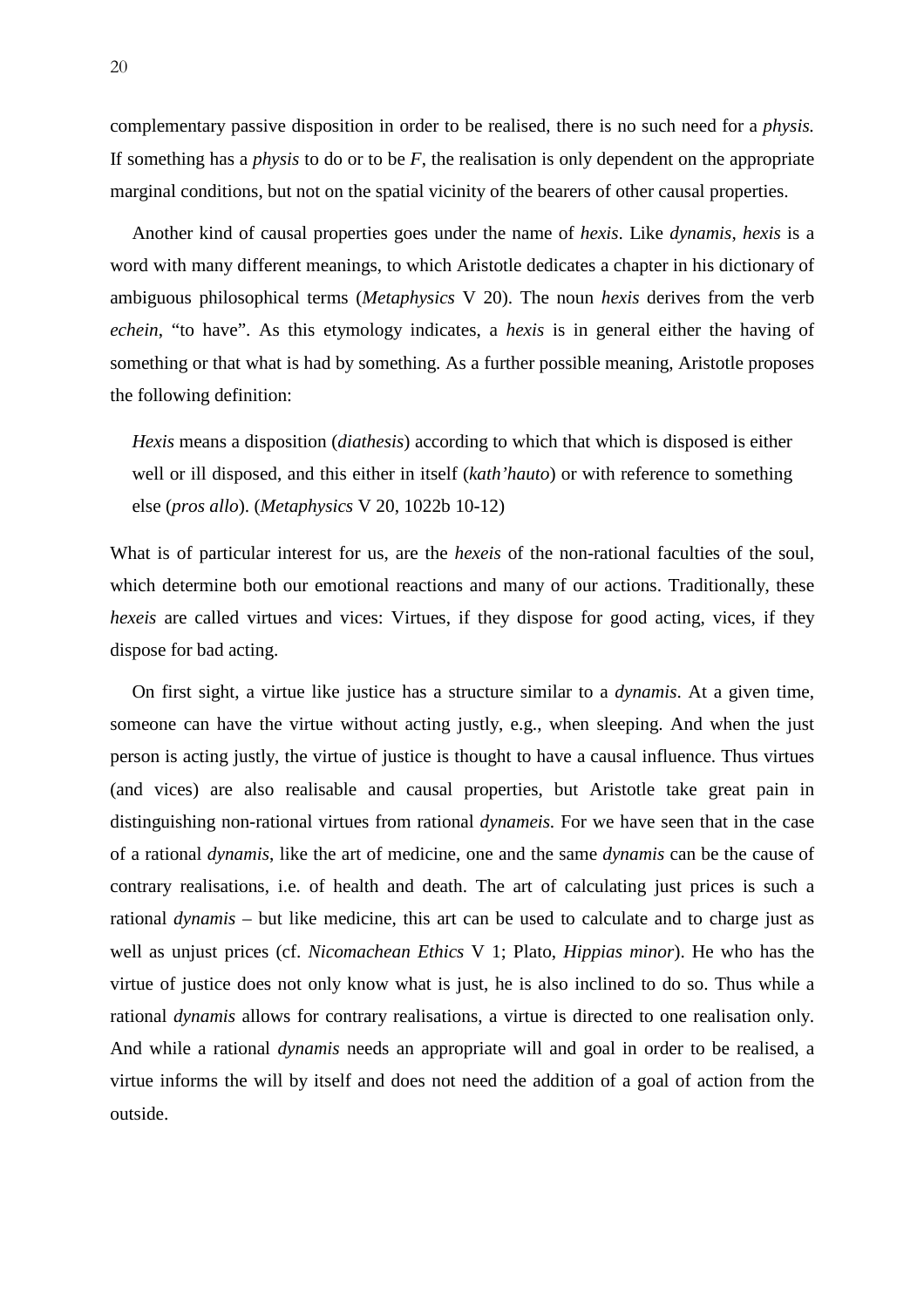#### **13. Does the unmoved mover possess dispositions?**

Finally, I want to turn to one of the most prominent elements of Aristotle's metaphysics, the godly unmoved mover, who keeps the heavens in circulation. Now we may ask whether the unmoved mover possesses any dispositions, any *dynameis*. In *Metaphysics* IX 8, where Aristotle argues for the priority of realisations over dispositions, we find contradictory evidence on this matter. There (in 1050b 8-11), Aristotle says the following:

- (Z1) "Every *dynamis* is at the same time [a *dynamis*] for the opposite."
- (Z2) "For, while that which is not capable (*dynaton*) of being present in a subject cannot be present,"
- (Z3) "everything that is capable (*dynaton*) of being may possibly (*endechetai*) not be actual."

Taken together, (Z1) and (Z3) suggest that what is eternal has no *dynamis*, because for him everything that is eternal is necessary and cannot not be (*De Caelo* I 12). But if we accept this, then we are forced to say that whatever eternal things do is not based on a *dynamis* to do this. But in between of  $(Z1)$  and  $(Z3)$ , we find evidence to the contradictory claim. For  $(Z2)$ formulates the following principle of enabling:

Everything that happens happens because there have been *dynameis* that enabled this happening. Otherwise it would not have happened.

If this is universally valid, all things eternal entities are or do are based on *dynameis*, too. We are obviously faced with a trilemma:

- (A1) What is eternally *F*, is necessarily *F*.
- (A2) What is eternally *F*, has the *dynamis* to be *F*.
- (A3) All *dynameis* are two-sided.

These three propositions are jointly incompatible. Now (A1) is no topic in *Metaphysics* IX, but is being argued for in *De Caelo* I 12 and Aristotle nowhere presents any doubts. We may thus reject  $(A2)$  or  $(A3)$ . To reject  $(A2)$  is to reject the principle of enabling, to reject  $(A3)$  is to admit "one-sided" dispositions, i.e. dispositions that are necessarily realised. That we do indeed have these options is confirmed through a passage in *De Interpretatione* 13: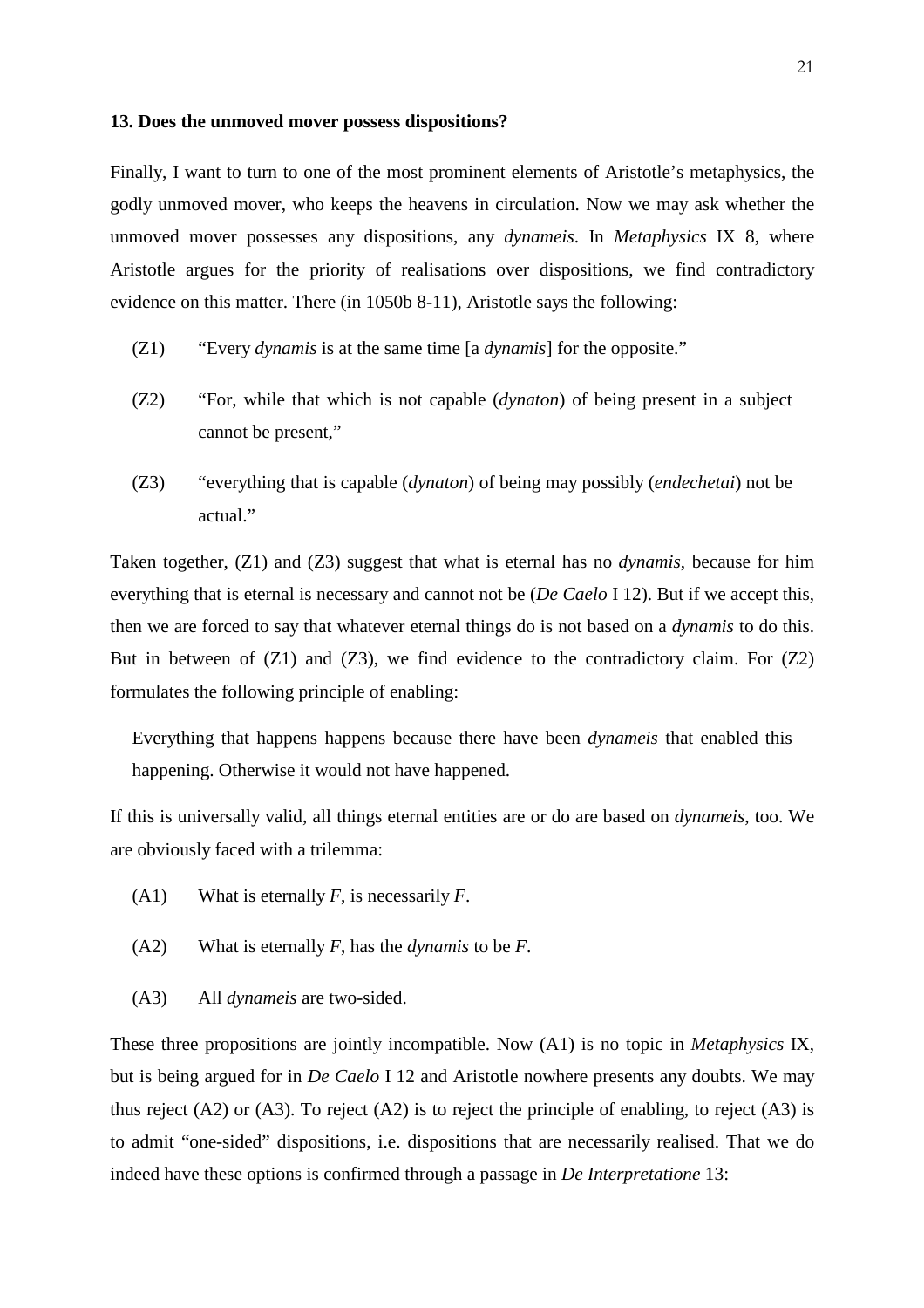For the term *dynaton* is not said with one meaning only (*ouk haplôs*), but at one time it is true that it is realised, as when someone [is said] to be able (*dynaton*) to walk because he walks, and generally when something is able [to be something] because that which it is said to be able of is already realised; but sometimes because something may be realised, as when a man [is said] to be able to walk because he may walk. The latter belongs only to that which is changeable; the former can also belong to the unchangeable things. [...]. Now, while the one way to be *dynaton* cannot truly be said of things being necessary in the unqualified sense, the other [way to be *dynaton* can be predicated] truly. (*De Interpretatione* 13, 23a7-16; my translation)

The author here clearly distinguishes between an inclusive an exclusive predication of being *dynaton* to do or to be something. In an inclusive manner, it is said, even unchangeable and necessary things (like the unmoved mover) can be said to be *dynaton* to do or to be something. Thus whoever wants to ascribe *dynameis* to the unmoved mover has to accept that these dynameis are never unrealised. Otherwise we should refrain from ascribing *dynameis* to the unmoved mover. This would still not imply that what the unmoved mover does is inexplicable, for, as we have seen, Aristotle knows principles of change and being like natures that go beyond the sphere of *dynamis*.

## **14. Is it a good theory?**

Aristotle's philosophy has often been criticised. Notably Hobbes dismissed Aristotelian thinking as "vain philosophy" and claimed "that scarce any thing can be more absurdly said in naturall philosophy than that which is called Aristotle's Metaphysics".<sup>30</sup> In particular, Aristotle's theory of *dynamis* has been the object of many disputes. There are three standard objections against it: (1) Aristotle's powers, dispositions and potentialities create a ghostly world of *possiblilia*, (2) they are explanatory idle (the *virtus dormitiva* objection), and (3) they are empirically inaccessible. I will discuss and reject each of these objections in turn.<sup>31</sup>

<sup>30</sup> Hobbes, Leviathan, ed. Tuck, 461.

<sup>31</sup> Cf. also Jansen 2001, 276-278 and Jansen 2004.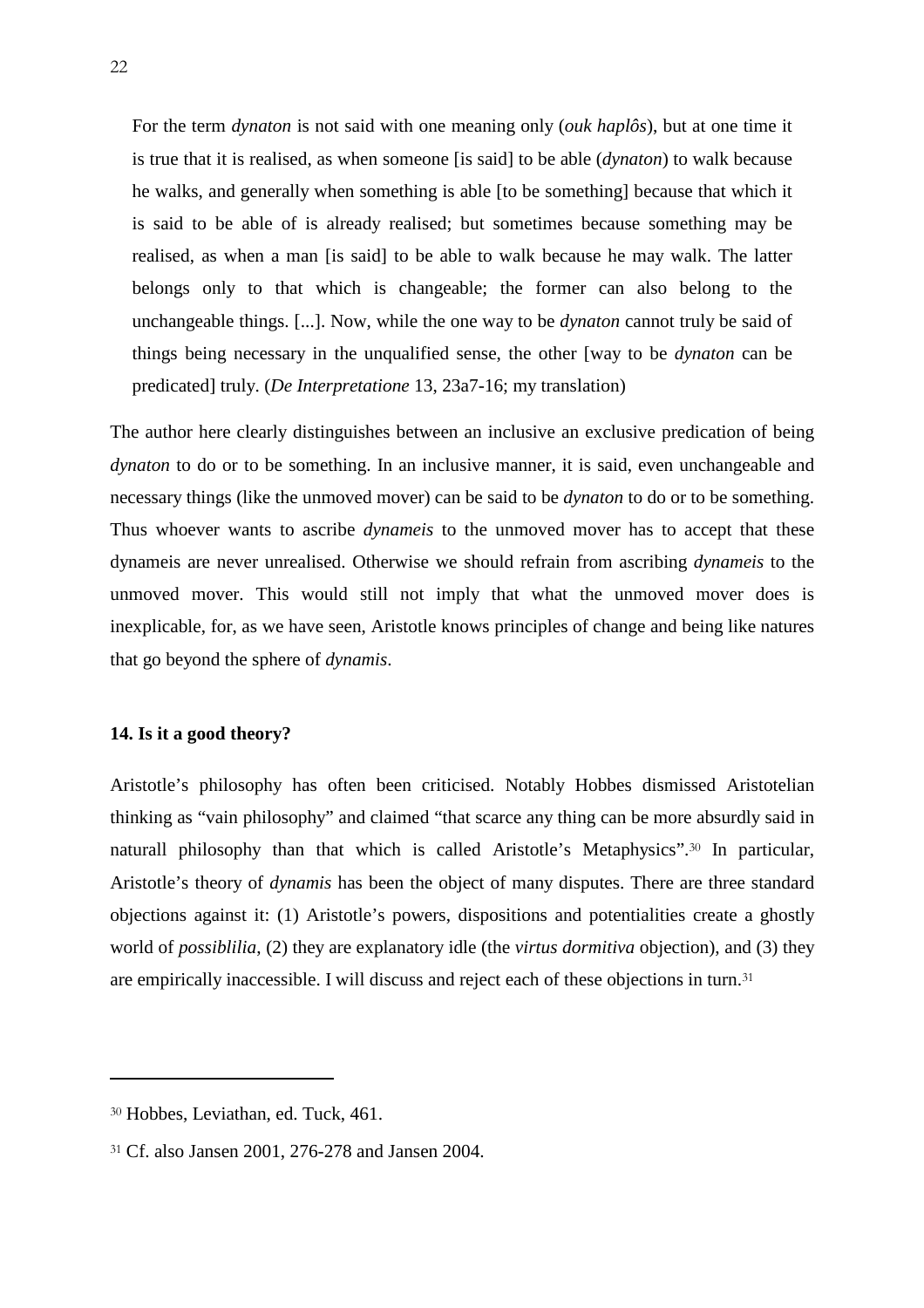The first objection attacks the purportedly dubious ontological status of *dynameis*. They are said to form a "ghost world" in between being and not-being<sup>32</sup> or to be a kind of "halfbeing"<sup>33</sup>. In fact, I have already answered this objection when explaining the Bearer Principle and the Principle of Actuality. A power or disposition is nothing ghostly nor something that has only half-being: It is a full-fledged property of a full-fledged thing. It is, however, a fullfledged property with a certain peculiarity: It is related to some action, passion or another property, which it enables or causes, and which thus is called the realisation of the disposition. Now it is possible, that a disposition occurs without being realised, but this does not diminish the ontological status of the disposition itself (but relates only to non-occurring of the realisation at this time).

The second objection says that referring to dispositions does not explain anything, but rephrases in new words the problem in question. Instead, it is claimed, science has rather to explain phenomena by describing the world's micro structure. This objection is often put forward in connection with Molière's joke at the expense of the medical profession in his *Le Malade Imaginaire*. There a to-be doctor of medicine answers during his doctoral *viva voce*  examination:<sup>34</sup>

I have been asked by the learned Doctor to name cause and reason why opium makes sleepy. To this I answer: Because there is a sleepy making disposition (a *virtus dormitiva*), whose Nature is to lull to sleep.

Though in the play the examination board is full of praise for this answer, it is not apt to raise admiration for the medical profession on behalf of the spectator. Obviously, this answer does indeed only rephrase the problem. It is not informative at all. But this does not imply that science can do without dispositions. First, the answer is not informative because the question already presupposes that it is the opium which is the relevant causal factor. If asked, why someone fell asleep after a dose of opium, it would actually be informative to point out that the job had been done by the opium and not by some other thing around in this situation.

<sup>32</sup> Hartmann 1938, 5 ("Gespensterdasein").

<sup>33</sup> Tegtmeier 1997, 36-40 ("Halbexistenz").

<sup>34</sup> On this scene and its background in the philosophical and theological discussions of Molière's time cf. Hutchinson 1991.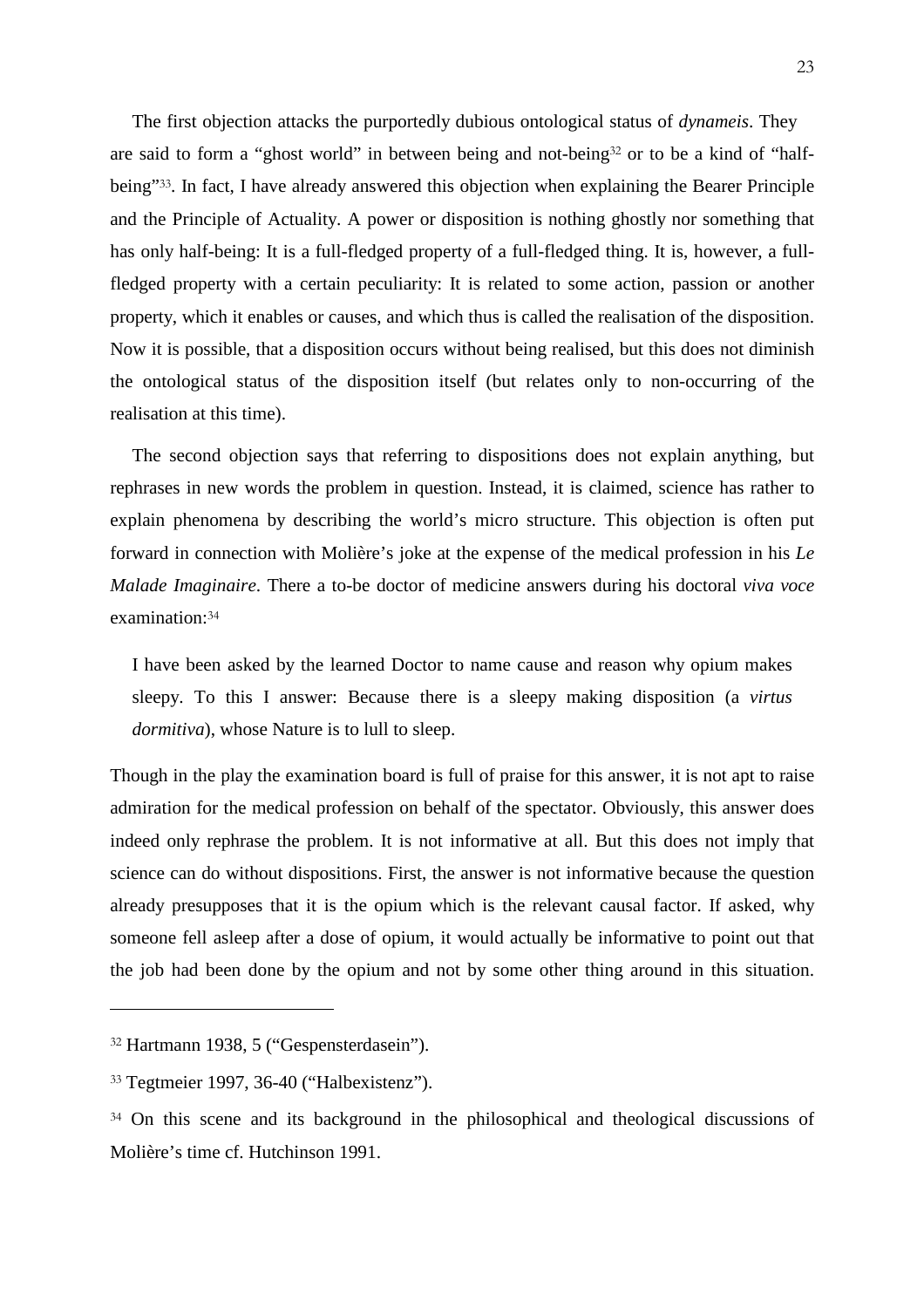Second, how could an informative answer to the original question look like? We could point out that opium consists out of 37 alkaloids, among which is morphine. But this would only be a satisfyable explanation if we know that morphine has a *virtus dormitiva*. Of course, we can also ask why morphine has such a dormitive virtue. And we could refer to some molecular structures in our nervous system and to the molecular structure of the morphine. Again, this answer can only be satisfyable, if we know something about the dispositions of the molecular structures in question, e.g., that the morphine molecules have the disposition to bind to and thus to activate certain receptors in our nervous system, and that the respective parts of our nervous system have the matching passive disposition. Again, we do not have totally eliminated the talk about dispositions, but only replaced the talk about one disposition through the talk about another disposition. This shows that we cannot explain anything by referring to properties of microstructures by using categorical property terms only. We always need dispositional property terms, too.

The third objection claims that dispositions are empirically inaccessible, because we perceive realisations only. Therefore, they are a monster of bad metaphysics. Obviously, we should be careful with this kind of argument, for by a similar token of argument the whole 'external world' would be empirically inaccessible and thus a monster of bad metaphysics, because we are acquainted with 'internal' sense data only. The natural reaction to this would be to say that we perceive the world *through* our senses and sense data. In a similar way, dispositions are not only described in terms of their realisations, but also recognised *through* them. Along such lines Aristotle admits the epistemological priority of the realisation, through which the *dynamis* can be recognised (*Metaphysics* IX 8, 1049b 13-17). But although the realisation is prior, the *dynamis* can nevertheless be recognised: By showing his students calculating, a teacher of mathematics can give evidence that his students have acquired the *dynamis* for calculations and thus prove the efficiency of his tuition (1050a 17-19).

Hence Aristotle needs not to be impressed by these three objections. His account of dispositions can still be regarded as a consistent ontology of causal properties with an enormous explanatory appeal.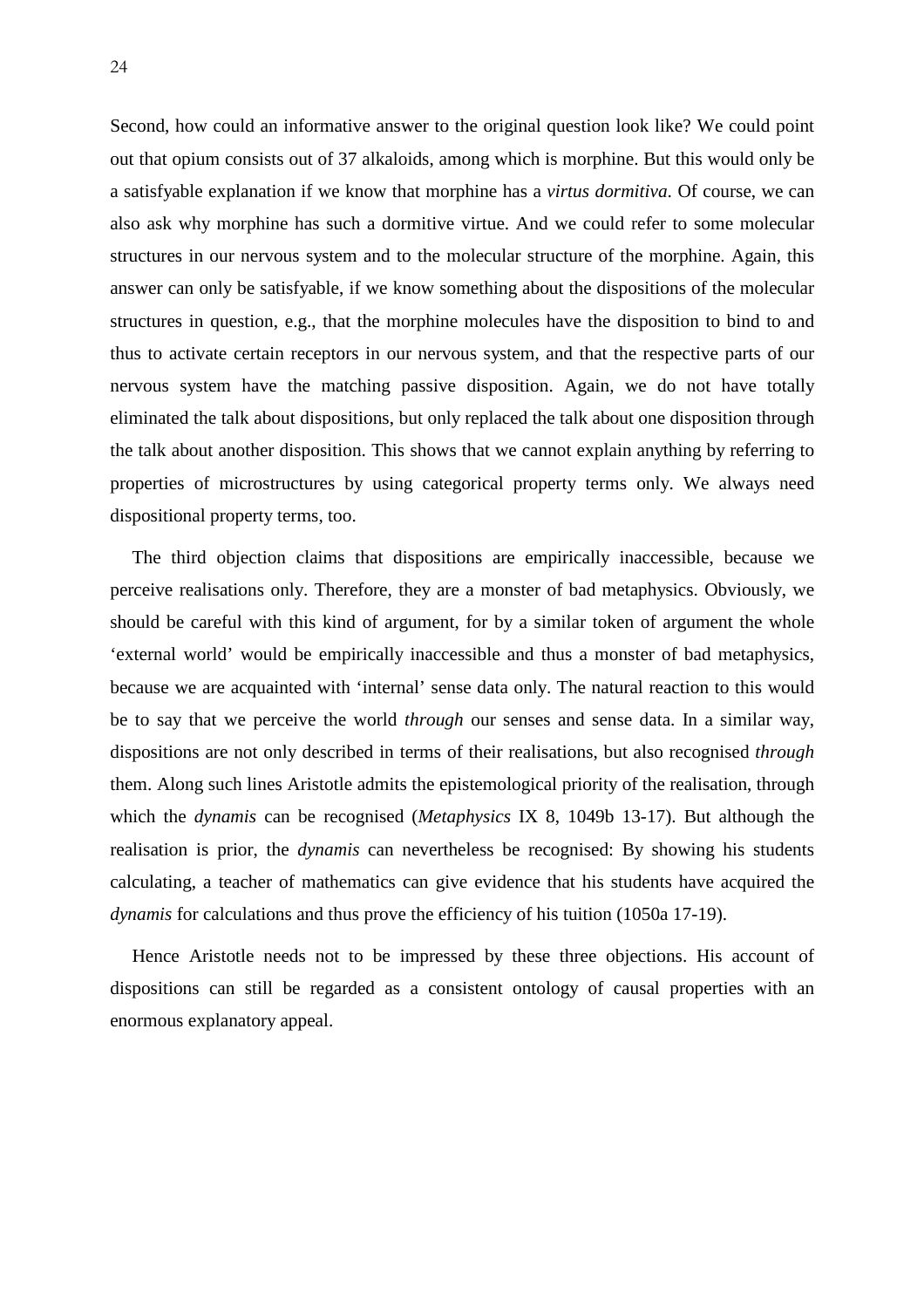## **References**

Bird, Alexander. 1998. "Dispositions and Antidotes." *Philosophical Quarterly* 48: 227-234.

- Buchheim, Thomas, and Corneille Henri Kneepkens, Kuno Lorenz, eds. 2001. *Potentialität und Possibilität. Modalaussagen in der Geschichte der Metaphysik*. Stuttgart-Bad Cannstatt: Frommann-Holzboog.
- Clark, Romane. 1970. "Concerning the Logic of Predicate Modifiers." *Nous* 4: 311-335.
- Hartmann, Nicolai. 1937. "Der Megarische und der Aristotelische Möglichkeitsbegriff." *Sitzungsbericht der Preußischen Akademie*, repr. in: *Kleinere Schriften*, vol. II. Berlin: de Gruyter 1957, 85-100.
- Hartmann, Nicolai. 1938. *Möglichkeit und Wirklichkeit*, Berlin: de Gruyter.
- Hintikka, Jaakko. 1973. *Time and Necessity. Studies in Aristotle's Theory of Modality*, Oxford: Clarendon Press.
- Hobbes, Thomas. 1651. *Leviathan*, ed. Richard Tuck, Cambridge: Cambridge University Press 1991.
- Hughes, G. E., Max J. Cresswell. 1996. *A New Introduction to Modal Logic*, London-New York: Routledge.
- Hüntelmann, Rafael. 2000. *Möglich ist nur das Wirkliche. Nicolai Hartmanns Modalontologie des realen Seins*. Dettelbach: Röll.
- Hutchinson, Keith. 1991. "Dormitive Virtues, Scholastic Qualities, and the new philosophies." *History of Science* 29: 245-278.
- Jacobi, Klaus. 1997. "Das Können und die Möglichkeiten. Potentialität und Possibilität." *Cognitio humana: Dynamik des Wissens und der Werte. Akten des XVII. Kongresses für Philosophie*. ed. Christoph Hubig, 451-465, Berlin: Akademie-Verlag; repr. in: Buchheim/Kneepkens/Lorenz 2001, 9-23.
- Jansen, Ludger. 2000. "Sind Vermögensprädikationen Modalaussagen?" *Metaphysica*, special edition 1: 179-193.
- Jansen, Ludger. 2002. *Tun und Können. Ein systematischer Kommentar zu Aristoteles' Theorie der Vermögen im neunten Buch der Metaphysik*. Frankfurt: Hänsel-Hohenhausen.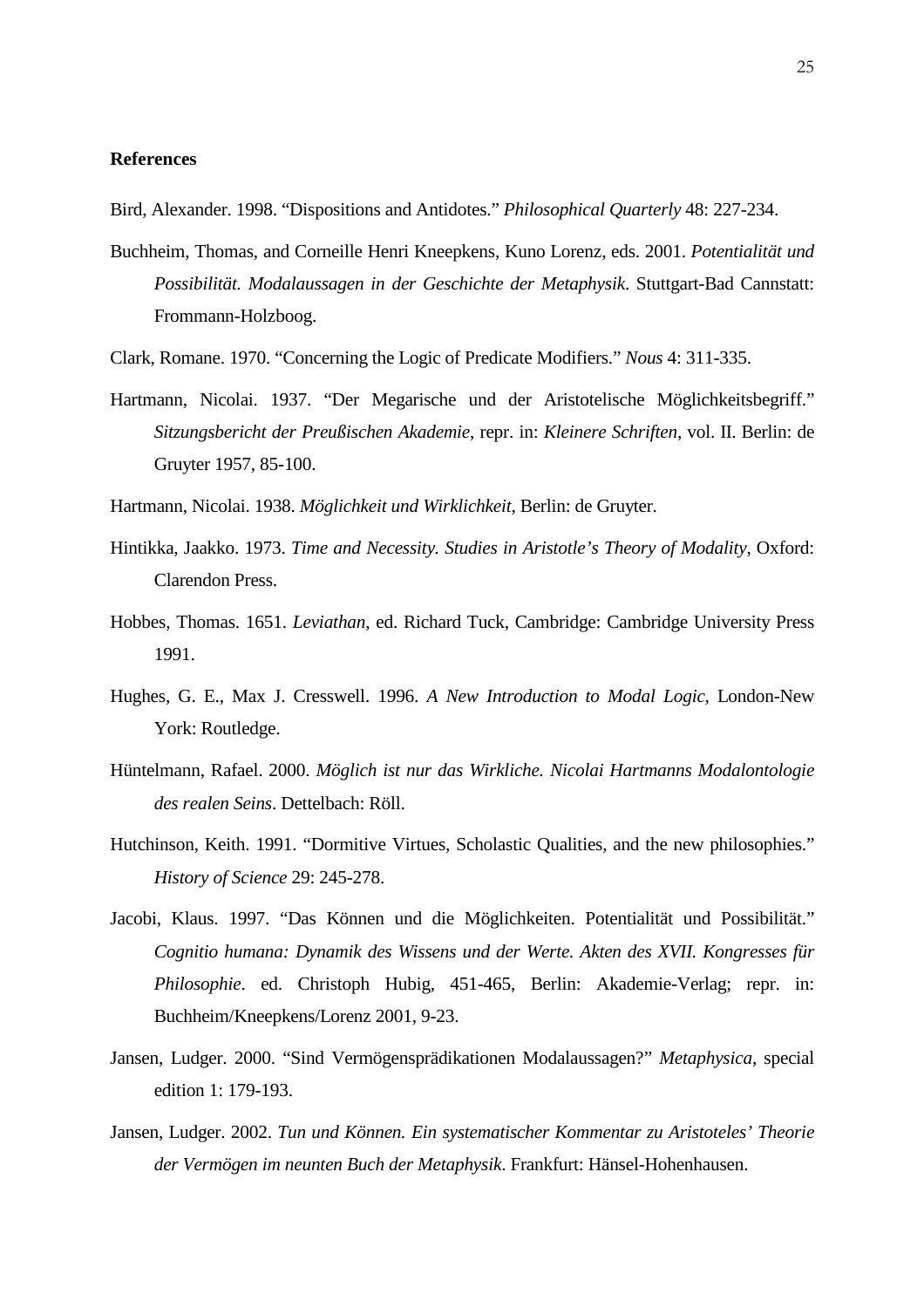- Jansen, Ludger. 2004. "Dispositionen und ihre Realität." *Was ist wirklich? Neuere Beiträge zu Realismusdebatten in der Philosophie*, ed. Christoph Halbig and Christian Suhm, 117- 137, Frankfurt-Lancaster: Ontos.
- Kosman, L. A. 1969. "Aristotle's definition of motion." *Phronesis* 14: 40-62.
- Liske, Michael-Thomas. 1995. "In welcher Weise hängen Modalbegriffe und Zeitbegriffe bei Aristoteles zusammen?" *Zeitschrift für philosophische Forschung* 49: 351-377.
- Liske, Michael-Thomas. 1996. "Inwieweit sind Vermögen intrinsische dispositionelle Eigenschaften?" *Aristoteles. Metaphysik. Die Substanzbücher*, ed. Christof Rapp, 253- 287, Berlin: Akademie-Verlag.
- Lovejoy, Arthur O. 1936. *The Great Chain of Being. A Study of the History of an Idea*, Cambridge MA: Harvard University Press.
- Martin, C. B. 1994. "Dispositions and Conditionals." *Philosophical Quarterly* 44: 1-8.
- Menn, Stephen. 1999. "The Origins of Aristotle's Concept of 'Ενεργεια: 'Ενεργεια and ∆υναµις."*Ancient Philosophy* 14: 73-114.
- Moline, Jon. 1975. "Provided Nothing External Interferes." *Mind* 84: 244-254.
- Plamböck, Gert. 1964. "Dynamis im Corpus Hippocraticum." *Akademie der Wissenschaften und der Literatur. Abhandlungen der Geistes- und Sozialwissenschaftlichen Klasse*. Nr. 2/1964.
- Seel, Gerhard. 1982. *Die Aristotelische Modaltheorie*. Berlin-New York: de Gruyter.
- Smeets, Albert. 1952. *Act en potentie in de Metaphysica van Aristoteles. Historisch-philologisch onderzoek van boek IX en boek V der Metaphysica*. Leuven: Universiteitsbibliotheek.
- Souilhé, Joseph. 1919. *Étude sur le terme* ∆ΥΝΑΜΙΣ *dans les dialogues de Platon*. Paris: Felix Alcan.
- Stallmach, Josef. 1959. *Dynamis und Energeia. Untersuchungen am Werk des Aristoteles zur Problemgeschichte von Möglichkeit und Wirklichkeit*. Meisenheim am Glan: Hain.

Tegtmeier, Erwin. 1997. *Zeit und Existenz. Parmenideische Meditationen*. Tübingen: Mohr-Siebeck.

van Rijen, Jeroen. 1989. *Aspects of Aristotle's Logic of Modalities*. Dordrecht-Boston-London: Kluwer.